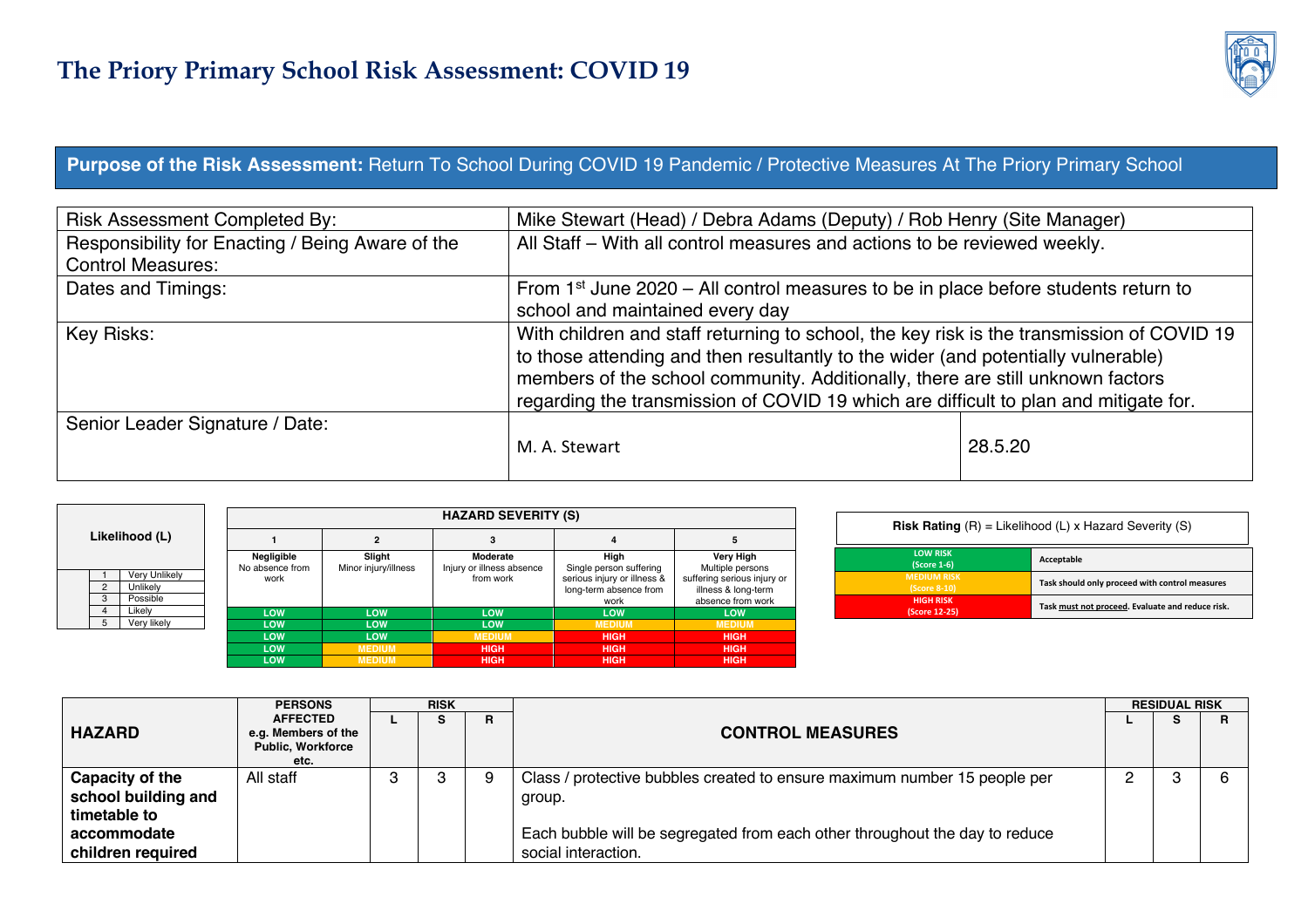| Play areas / classrooms / facilities and timetables are set for the sole use of each<br>group in order to isolate each bubble.                                                                                                                                                                                                                                           |  |
|--------------------------------------------------------------------------------------------------------------------------------------------------------------------------------------------------------------------------------------------------------------------------------------------------------------------------------------------------------------------------|--|
| Assess the school and each classroom to establish practically if they are able to<br>accommodate the number of returning pupils and keep the social distancing (2m) in<br>place - this will only be achievable once the number of pupils who will be returning<br>is ascertained (following survey to parents in half term).                                             |  |
| Bubbles should be kept separate and not interact at any time of the day, there will<br>be no rotation of staff throughout the day.                                                                                                                                                                                                                                       |  |
| Arrangement of the school timetable to facilitate staggered breaks, additional<br>cleaning, reducing the movement in corridors.                                                                                                                                                                                                                                          |  |
| No shared areas needs to be used unless cleaning can take place in between<br>groups. Use external doors wherever possible.                                                                                                                                                                                                                                              |  |
| Furniture and surplus teaching resources will be removed by Rob from the<br>classrooms and stored in the hall in easily accessible areas. Teachers can collect<br>materials and resources from the hall as required, but should always be conscious<br>of the cleaning of these materials. Wherever possible, resources and materials<br>should not be shared by pupils. |  |
| Toilets:                                                                                                                                                                                                                                                                                                                                                                 |  |
| <b>Infant Toilets</b> (Used by Year R) – Floor markings indicating the direction of flow<br>into the toilets. Group A to use the left hand side toilet stalls and wash basin (1<br>pupil at a time) and Group B using the right side, with the same parameters.                                                                                                          |  |
| Year 3 and 4 Toilets (Used by Year 1) - Group A (in Y3 class) to use the 'Boys' for<br>all pupils, with one pupil at a time using the toilet area. Group B (in Y4 class) to use<br>the 'Girls' toilets for all pupils, with one pupil at a time using the toilet area.                                                                                                   |  |
| Year 5 and 6 Toilets (Used by Year 6) – Group A (in Y6 class) to use the 'Boys' for<br>all pupils, with one pupil at a time using the toilet area. Group B (in Y5 class) to use<br>the 'Girls' toilets for all pupils, with one pupil at a time using the toilet area.<br>Staff can use the disabled toilet in the Year 5/6 area.                                        |  |
|                                                                                                                                                                                                                                                                                                                                                                          |  |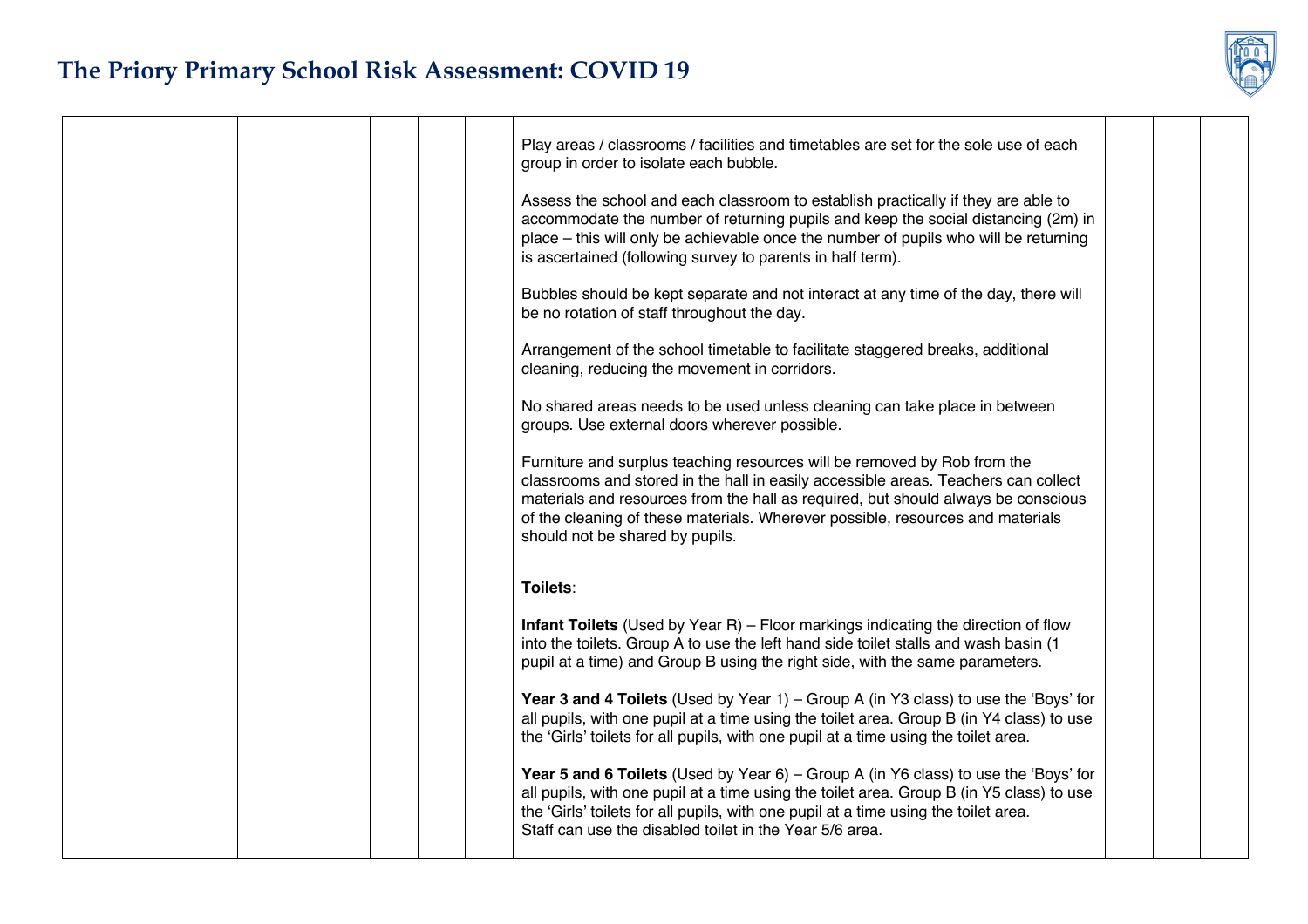

|                                         |           |   |   |    | Disabled Toilets next to the infant toilets (Used By Key Worker Group) all pupils<br>to use this toilet one pupil at a time. If there is a second Key Worker group (housed<br>in the Imaginarium $-$ the children will use the toilet in this area one pupil at a time.<br>Staff Toilets - Staff should utilise the following toilet areas - the staff toilet in the<br>main corridor, the disabled toilet in the Y5/6 toilet area and the toilet in the staff<br>room. Cleaning wipes will be present in the toilets for staff to use as required.<br>Signage for the toilet areas will be organised by Amanda and Rob to indicate the<br>floor markings and toilet organisation.                                                                                                                                                                                                                                                                                                                                                                                                                                               |   |   |   |
|-----------------------------------------|-----------|---|---|----|----------------------------------------------------------------------------------------------------------------------------------------------------------------------------------------------------------------------------------------------------------------------------------------------------------------------------------------------------------------------------------------------------------------------------------------------------------------------------------------------------------------------------------------------------------------------------------------------------------------------------------------------------------------------------------------------------------------------------------------------------------------------------------------------------------------------------------------------------------------------------------------------------------------------------------------------------------------------------------------------------------------------------------------------------------------------------------------------------------------------------------|---|---|---|
|                                         |           |   |   |    | SLT to allocate play areas for different groups. Lunchtime play equipment to be<br>handed out to each bubble to be used with an allocation of wipes to be used by<br>the staff / older children to clean between use.                                                                                                                                                                                                                                                                                                                                                                                                                                                                                                                                                                                                                                                                                                                                                                                                                                                                                                            |   |   |   |
| <b>Maintaining adequate</b><br>staffing | All staff | 4 | 3 | 12 | Staffing allocation is complete for the first 3 weeks of proposed opening, but will be<br>reviewed on a weekly basis. Reserve staff are in place to cover staff absences.<br>Authorisation onto the school site will be by the Headteacher and will include /<br>essential / emergency visitors / contractors to school site.<br>Any relevant staff medical needs to be discussed with Mike (teachers), Debs<br>(LSAs), Aine (Admin), Fiona (Kitchen) prior to them entering the school.<br>Individual risk assessments to be created for all 'vulnerable staff' who do return to<br>work.<br>Adequate staffing (first aiders, physical intervention, fire marshals, DSLs, ELSA,<br>Cleaning staff, Site Manager, Admin. SLT) have been scheduled.<br>There is an emphasis on ensuring social distancing, therefore the smallest number<br>of staff are allocated to a classroom – they are spread out across the school site<br>and in classroom bases.<br>Whilst staff may be working in a classroom as the sole adult, if an emergency<br>situation arises a red card should be sent with a responsible pupil directly to the | 3 | 3 | 9 |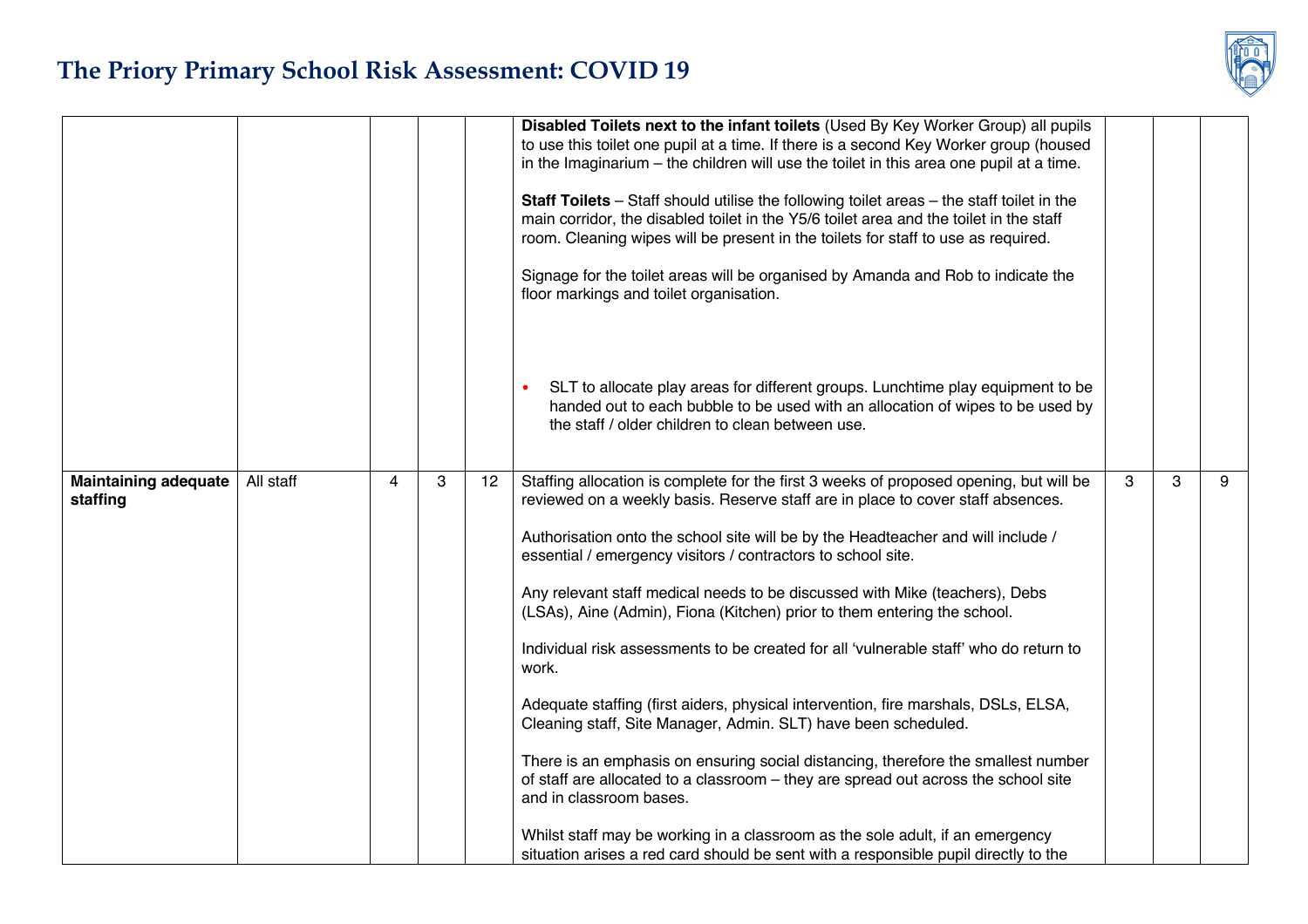|  |  | office and immediate assistance will be provided, overriding the need for the<br>'protective bubble'.                                                                                                                                                                                                                                                                                                                                                                                                                                                                                                                                     |  |  |
|--|--|-------------------------------------------------------------------------------------------------------------------------------------------------------------------------------------------------------------------------------------------------------------------------------------------------------------------------------------------------------------------------------------------------------------------------------------------------------------------------------------------------------------------------------------------------------------------------------------------------------------------------------------------|--|--|
|  |  | <b>Staff to staff interaction:</b><br>No physical contact.<br>Maintain social distance wherever possible                                                                                                                                                                                                                                                                                                                                                                                                                                                                                                                                  |  |  |
|  |  | No close contact activities, including photocopying.<br>No gatherings in the staffroom or communal areas.                                                                                                                                                                                                                                                                                                                                                                                                                                                                                                                                 |  |  |
|  |  | If staffing cover has been exhausted, then the impacted pupils will need to remain<br>at home until cover can be found or the key member of staff is able to return to<br>work.                                                                                                                                                                                                                                                                                                                                                                                                                                                           |  |  |
|  |  | Where possible, a maximum of two staff to have contact with any bubble during the<br>day, the exception will be during lunchtime which will be covered by Debs / Mike /<br>Member of Office Staff. On these occasions, an additional adult can monitor groups<br>of children playing or learning outside whilst maintaining social distancing<br>measures.                                                                                                                                                                                                                                                                                |  |  |
|  |  | PPA - will now be on Friday afternoon, school will now close from 12 noon, except<br>for Key Worker children.                                                                                                                                                                                                                                                                                                                                                                                                                                                                                                                             |  |  |
|  |  | Staff Working With Pupils with Additional Needs (Emotional, Academic,<br>Behaviourial) Who May Need To Leave the Bubble:                                                                                                                                                                                                                                                                                                                                                                                                                                                                                                                  |  |  |
|  |  | Where highly necessary and if a child requires more immediate focused<br>support, the accompanying adult should call for back up using the red card<br>system. Alternatively, if there is a second member of staff within the bubble<br>then they should, select a large open space so social distancing can apply<br>allowing – an assessment of the child's needs can be undertaken and any<br>appropriate action can be undertake (e.g. 1:1 discussion, quiet walk around the<br>school etc)<br>The staff member may determine that closer than normal contact is likely and<br>opt to wear a face mask and any other appropriate PPE. |  |  |
|  |  |                                                                                                                                                                                                                                                                                                                                                                                                                                                                                                                                                                                                                                           |  |  |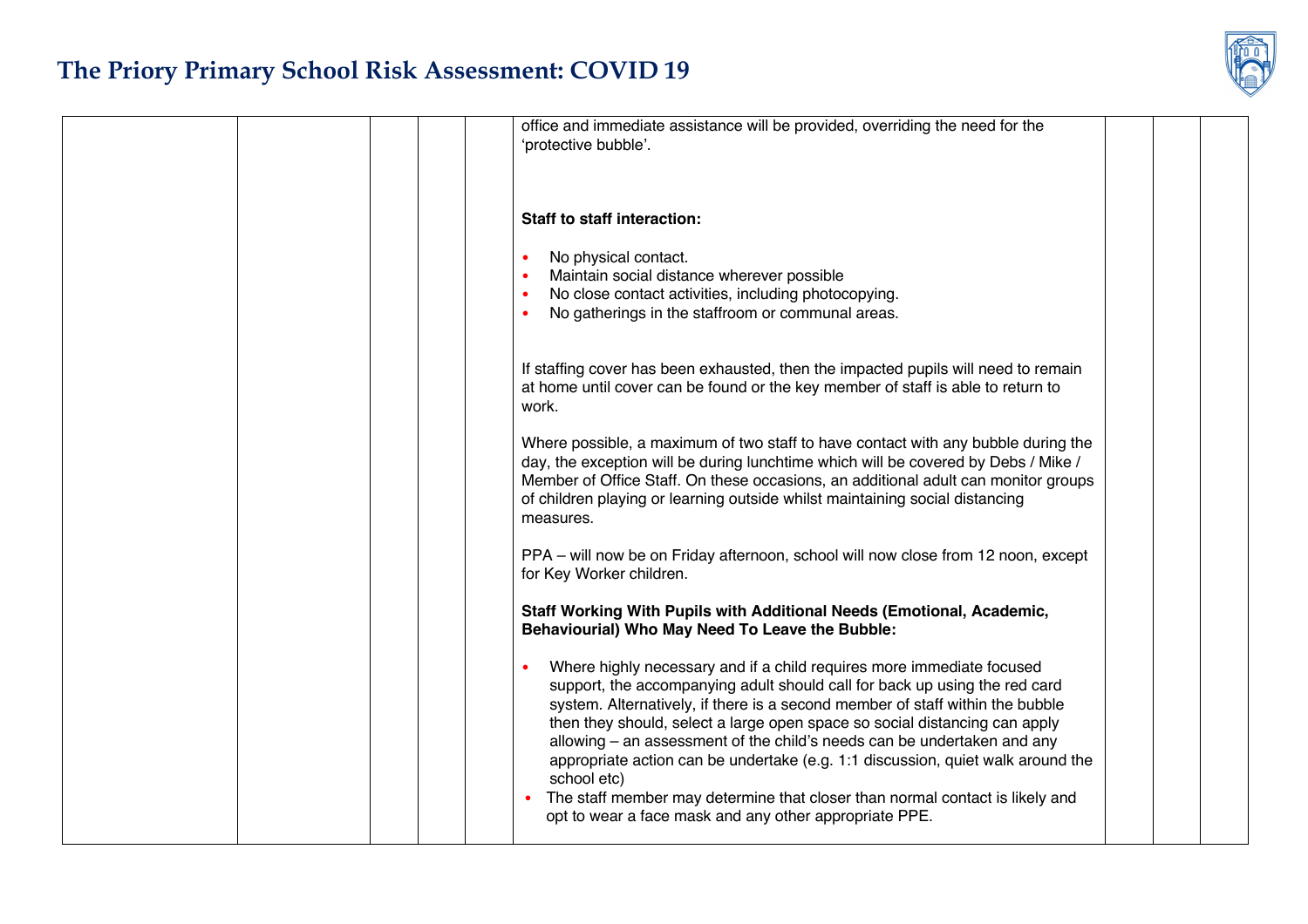| <b>Access to and exit</b><br>from site | Children, staff<br>and parents | 3 | 3 | 9 | On entering the school site, everyone must wash their hands. Additional hand<br>sanitising is available.                                                                                                                                                          | $\overline{2}$ | 3 | 6 |
|----------------------------------------|--------------------------------|---|---|---|-------------------------------------------------------------------------------------------------------------------------------------------------------------------------------------------------------------------------------------------------------------------|----------------|---|---|
|                                        |                                |   |   |   |                                                                                                                                                                                                                                                                   |                |   |   |
|                                        |                                |   |   |   | NO non-essential visitors entering site (only to be authorised by head teacher)                                                                                                                                                                                   |                |   |   |
|                                        |                                |   |   |   | Monitor site access points to enable/ensure social distancing                                                                                                                                                                                                     |                |   |   |
|                                        |                                |   |   |   | All staff and visitors to sign in as usual.                                                                                                                                                                                                                       |                |   |   |
|                                        |                                |   |   |   | Require all persons to wash or sanitise their hands before entering or leaving the<br>site.                                                                                                                                                                       |                |   |   |
|                                        |                                |   |   |   | Regularly clean and disinfect common contact surfaces in reception, office, access<br>control and delivery areas e.g. screens, telephone handsets, desks.                                                                                                         |                |   |   |
|                                        |                                |   |   |   | Ensure there are cleaning sprays or wipes available for staff to clean desks,<br>screens, keyboards, phones etc. at the start and end of each day.                                                                                                                |                |   |   |
|                                        |                                |   |   |   | Appropriate social distancing signage to be placed around the site                                                                                                                                                                                                |                |   |   |
|                                        |                                |   |   |   | Staggering start times and parents required to adhere to drop off and collection<br>times appropriate to their child's year group.                                                                                                                                |                |   |   |
|                                        |                                |   |   |   | <b>Drop Off And Collection Arrangements:</b>                                                                                                                                                                                                                      |                |   |   |
|                                        |                                |   |   |   | Staggered start and collection times for all year groups. Car only service<br>with parents using the staff car park as the collect / drop off point.                                                                                                              |                |   |   |
|                                        |                                |   |   |   | Site Manager to direct the flow of traffic                                                                                                                                                                                                                        |                |   |   |
|                                        |                                |   |   |   | Mike / Debs to welcome and support child and maintain safety and order.                                                                                                                                                                                           |                |   |   |
|                                        |                                |   |   |   | Parents stay in the car and member of staff (with appropriate PPE) to open<br>the car door and escort the children onto the main / rear playground, where<br>the children are divided into their pre-set groups and organised waiting for<br>the group to arrive. |                |   |   |
|                                        |                                |   |   |   | Adult lead for each group to be present on the playground to support the<br>children and maintain a sense of calm.                                                                                                                                                |                |   |   |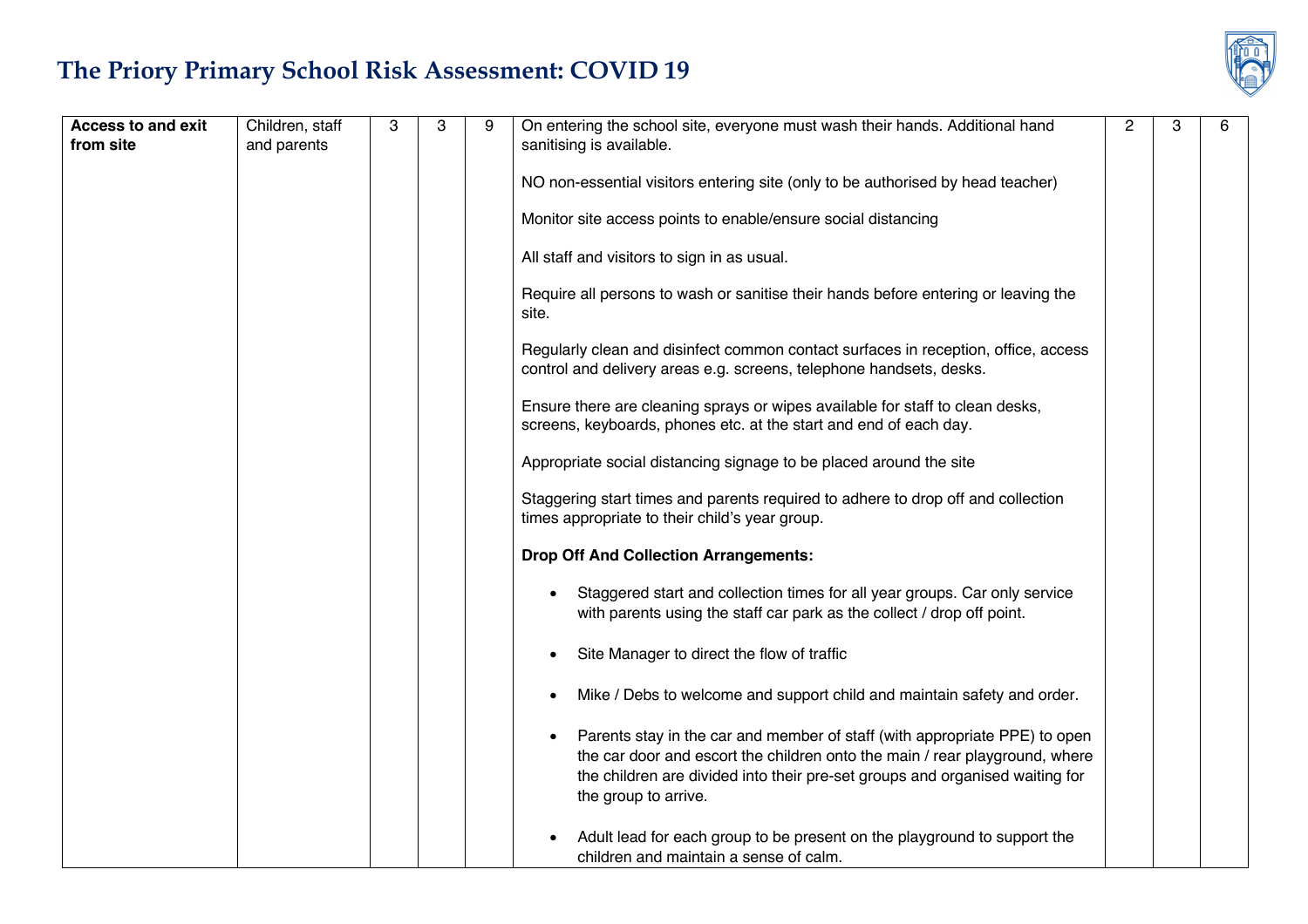

|                        |                              |   |   |   | When group has assembled (or after a maximum of 10 minutes) one group<br>after another to be led by to the classrooms.<br>Specific route to the learning areas will be determined by the location of the<br>$\bullet$<br>class.<br>Children to directly enter the classrooms via external doors.<br>٠<br>Pupils to place limited materials (from home) into a personal tray on their<br>$\bullet$<br>table and to place their coat / blazer / jumper on the back of their chair.<br>Lunch boxes / water bottle to be stored under each child's personal table.<br>Pupils to go and wash hands for the start of the day<br>$\bullet$                                                                                                                                                                                                                                                                                                                                                                                                                                     |                |   |   |
|------------------------|------------------------------|---|---|---|-------------------------------------------------------------------------------------------------------------------------------------------------------------------------------------------------------------------------------------------------------------------------------------------------------------------------------------------------------------------------------------------------------------------------------------------------------------------------------------------------------------------------------------------------------------------------------------------------------------------------------------------------------------------------------------------------------------------------------------------------------------------------------------------------------------------------------------------------------------------------------------------------------------------------------------------------------------------------------------------------------------------------------------------------------------------------|----------------|---|---|
| <b>Classroom usage</b> | Teaching staff<br>and pupils | 3 | 3 | 9 | Where possible staff are to maintain a safe distance between each other (2<br>metres). Children are encouraged to do the same.<br>Limit the number of people in each room/area to follow social distancing guidance.<br>All people are to wash their hands prior to or upon entering classrooms (also<br>utilising the classroom sinks where possible).<br>Bubbles not to mix with each other during teaching time, breaks or outdoor<br>activities.<br>Classrooms to be kept very well ventilated.<br>Outside areas to be used when appropriate and as often as feasible.<br>Strict hygiene rules to be implemented, all staff to be asked to do the following:<br>Staff to attend in freshly laundered clothes each day (practical clothes<br>acceptable/no jeans)<br>Minimise additional items being brought between home and school<br>$\bullet$<br>Wash hands on entry to school.<br>Use alcohol-based hand sanitiser when required<br>Establish a routine for hand washing (on entry, before break, after break, before<br>lunch, after lunch, before home time). | $\overline{2}$ | 3 | 6 |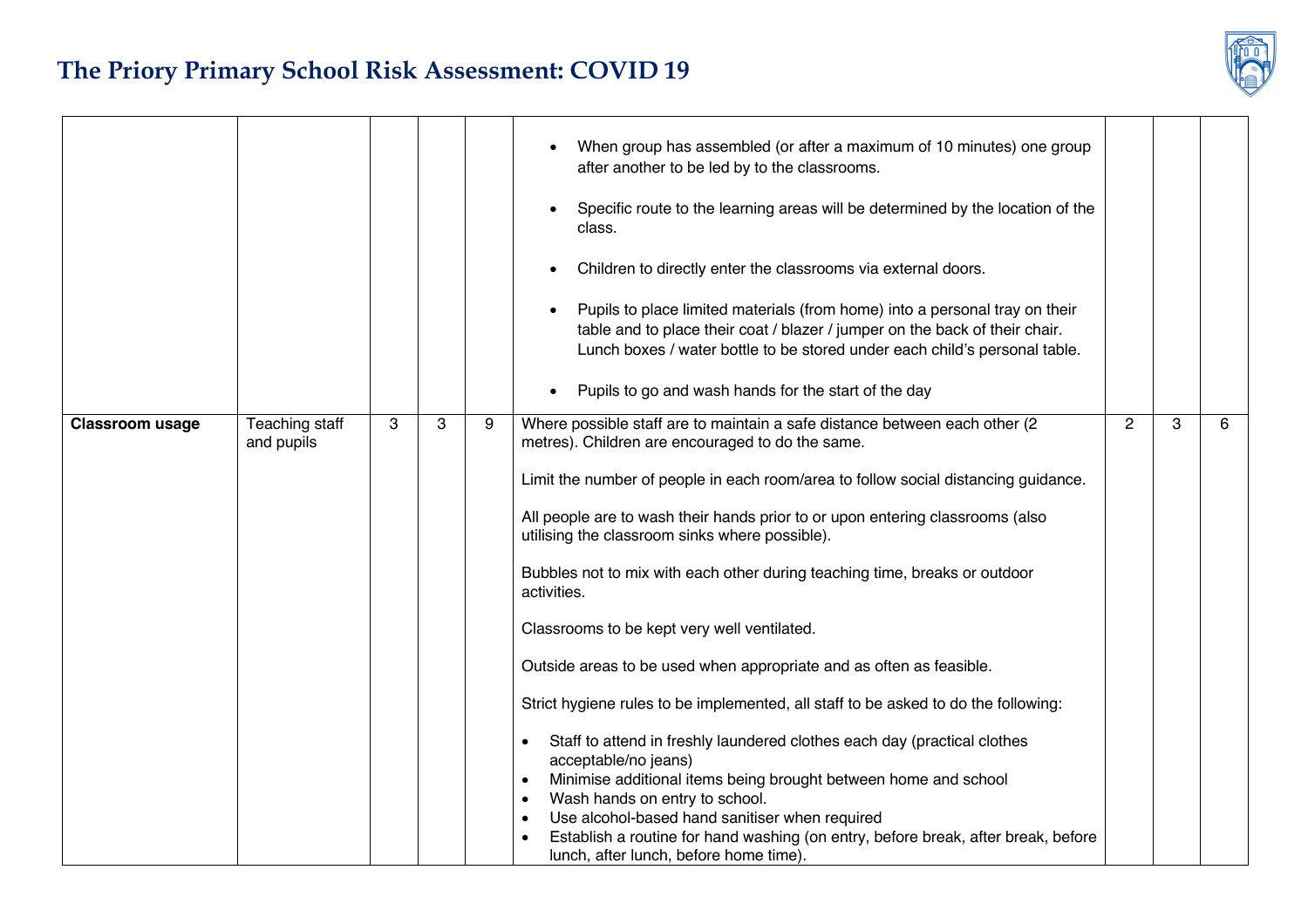

|  |  | Display PHE handwashing posters around school                                               |  |  |
|--|--|---------------------------------------------------------------------------------------------|--|--|
|  |  | All hand contact surfaces to be cleaned throughout the day by staff using<br>$\bullet$      |  |  |
|  |  | provided wipes / cloths / spray.                                                            |  |  |
|  |  | Only use cleaning products supplied by the school.<br>$\bullet$                             |  |  |
|  |  |                                                                                             |  |  |
|  |  | Tissues will be provided for classrooms. Staff to replenish as needed.                      |  |  |
|  |  | Staff / students to use tissues when coughing or sneezing and then place the used           |  |  |
|  |  | tissue in the bin before washing hands.                                                     |  |  |
|  |  |                                                                                             |  |  |
|  |  | Equipment:                                                                                  |  |  |
|  |  | Ensure all shared and key equipment is cleaned daily                                        |  |  |
|  |  |                                                                                             |  |  |
|  |  | Activities and resources                                                                    |  |  |
|  |  | Resources should be cleaned after use (including laptops) and between                       |  |  |
|  |  | separate bubbles. Laptops and notepads will be booked before. IPADs are                     |  |  |
|  |  | reserved for key workers.                                                                   |  |  |
|  |  |                                                                                             |  |  |
|  |  | Personal care for pupils                                                                    |  |  |
|  |  | Where personal care routinely involves PPE then this should continue to be the              |  |  |
|  |  | case, no additional measures are required                                                   |  |  |
|  |  |                                                                                             |  |  |
|  |  | Provide hand sanitiser for staff to carry with them during breaks and outdoors              |  |  |
|  |  | where hand washing facilities are not available. Purchase waist bags to keep,               |  |  |
|  |  | wipes, sanitiser - leave in school each day.                                                |  |  |
|  |  |                                                                                             |  |  |
|  |  | Staff to take phone with them when outdoors and call the office for back up if<br>$\bullet$ |  |  |
|  |  | required.                                                                                   |  |  |
|  |  |                                                                                             |  |  |
|  |  | Allocate resources for individual pupils, including Year R. No equipment to be              |  |  |
|  |  | returned home. All resources, water bottles to be kept under pupil's desk.                  |  |  |
|  |  |                                                                                             |  |  |
|  |  | Other resources to be allocated to individual bubbles and cleaned between use.<br>$\bullet$ |  |  |
|  |  |                                                                                             |  |  |
|  |  | Books and marking                                                                           |  |  |
|  |  | • Provide each child with one book. Keep in pupil's tray to be kept under desk.             |  |  |
|  |  |                                                                                             |  |  |
|  |  | • In terms of marking, where possible utilise strategies such as pupil self-marking,        |  |  |
|  |  | verbal feedback. Where books need to be marked, pupils to leave books open                  |  |  |
|  |  | on their desks.                                                                             |  |  |
|  |  |                                                                                             |  |  |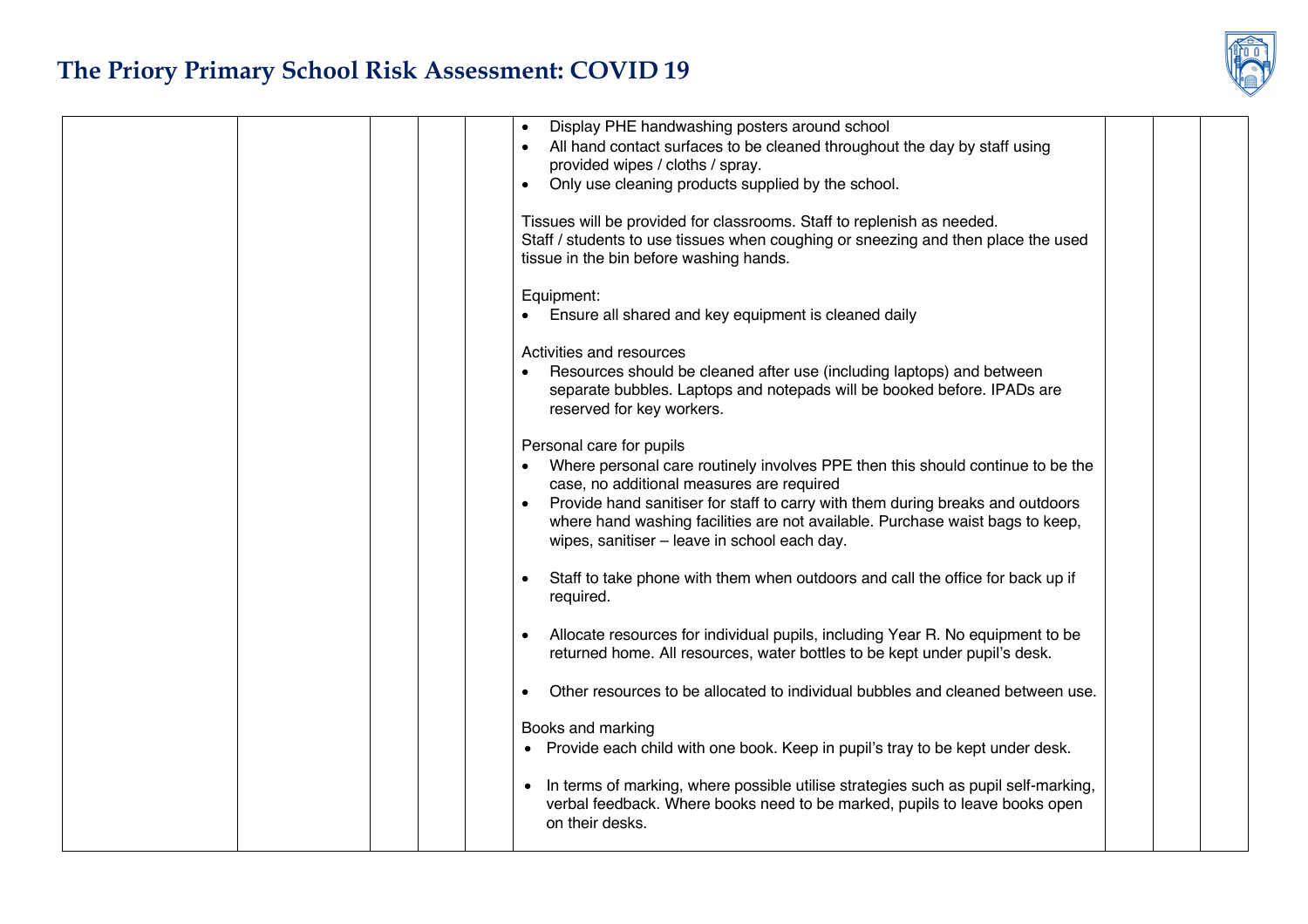

|                                                                                                                           |                              |   |              |   | • Teacher can opt to wear gloves and appropriate PPE before directly marking<br>any books<br>Clean pen after use.<br>$\bullet$                                                                                                                                                                                                                                                                                                                                                                                                                                                                                                                                                                                                                                                                                                                                                                                                                                                                                                                                                                                                                                                                                                                                                        |                |   |   |
|---------------------------------------------------------------------------------------------------------------------------|------------------------------|---|--------------|---|---------------------------------------------------------------------------------------------------------------------------------------------------------------------------------------------------------------------------------------------------------------------------------------------------------------------------------------------------------------------------------------------------------------------------------------------------------------------------------------------------------------------------------------------------------------------------------------------------------------------------------------------------------------------------------------------------------------------------------------------------------------------------------------------------------------------------------------------------------------------------------------------------------------------------------------------------------------------------------------------------------------------------------------------------------------------------------------------------------------------------------------------------------------------------------------------------------------------------------------------------------------------------------------|----------------|---|---|
| Use of outdoor areas<br>and play equipment                                                                                | Teaching staff<br>and pupils | 3 | $\mathbf{3}$ | 9 | Outdoor Adventure Trail to be used only by key worker pupils only.<br>$\bullet$<br>Staff are encouraged to use outdoor areas where possible. However,<br>$\bullet$<br>consideration needs to be taken to keep bubbles segregated. Zoned area of<br>the field and playgrounds to be determined and discussed with staff.<br>Outdoor play equipment to be allocated to groups and never shared. Clean<br>after use.                                                                                                                                                                                                                                                                                                                                                                                                                                                                                                                                                                                                                                                                                                                                                                                                                                                                     | $\overline{2}$ | 3 | 6 |
| <b>Access to staff</b><br>toilets, rest rooms<br>and photocopying<br>facilities, resources<br>in hall, use of<br>corridor | Staff                        | 3 | 3            | 9 | Staff to follow social distancing guidance where possible.<br>Mr Henry will clean of all facilities throughout the day following the schedule set and<br>at the end of each day alongside the rest of the cleaning staff.<br>Mr Henry to provide suitable and sufficient (lidded) rubbish bins in these areas with<br>regular removal and disposal.<br>Bin liners should be used in all bins<br>Staggered breaks will help ensure there is space in staff rooms for social<br>distancing. No more than 3 members of staff in the staff room at one time. Food<br>and drinks to be prepared off site and brought in from home.<br>Staff to use school hall for breaks and sit at least 2m apart. Chairs to then be<br>placed at the side of the hall so they are not used by anyone else that day. Each<br>chair to be cleaned at the end of the day. If possible, staff to wipe immediately after<br>use.<br>Government guidance provided for all cleaning staff.<br>Where possible access staffroom via external door. If internal corridors are utilised<br>and two members of staff meet each other – one member should stop and wait/go<br>to an area suitable to stand aside. The same is required if a staff member meets a<br>class / pupil crossing to the toilet facilities. | $\overline{2}$ | 3 | 6 |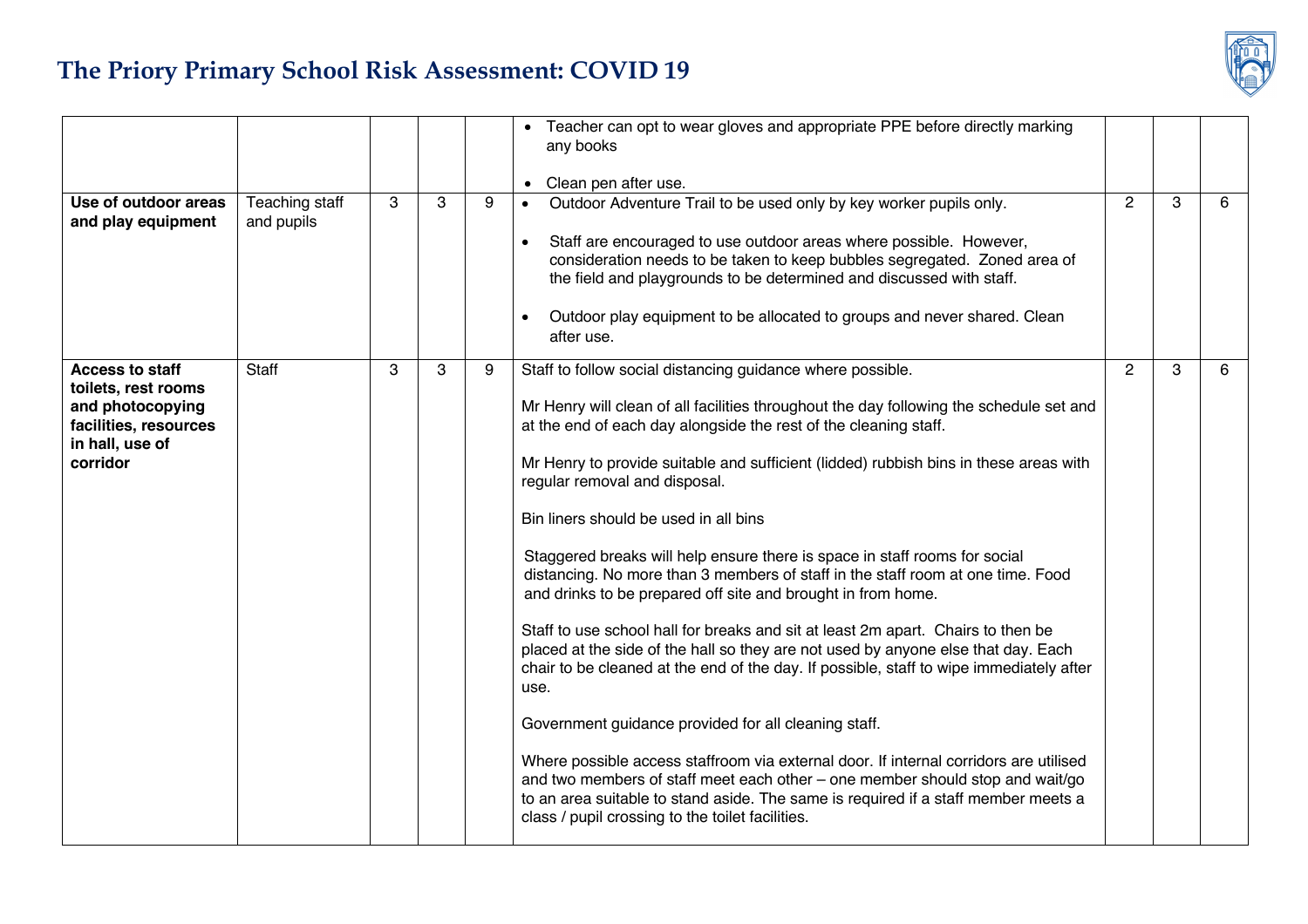|                                                               |                                                                     |   |   |                                                                                                 | Staff to access classroom resources stored in the hall at the end of the school day<br>and will need to maintain social distancing.                                                                                                                                                                                                                                                             |                |   |   |
|---------------------------------------------------------------|---------------------------------------------------------------------|---|---|-------------------------------------------------------------------------------------------------|-------------------------------------------------------------------------------------------------------------------------------------------------------------------------------------------------------------------------------------------------------------------------------------------------------------------------------------------------------------------------------------------------|----------------|---|---|
|                                                               |                                                                     |   |   |                                                                                                 | Specific resources (from the book room / maths cupboard etc) can be organised via<br>email to Mike / Debs) who will gather the resources and place for collection outside<br>the classroom door. Plenty of notice should be given to arrange the collection of the<br>resources.                                                                                                                |                |   |   |
|                                                               |                                                                     |   |   |                                                                                                 | Photocopying Slots (30 minutes) to be organised to ensure social distancing<br>resulting in only one member of staff at the copier at one time.<br>Wipes to be provided by the photocopier $-$ for staff to wipe down contact areas after<br>use.                                                                                                                                               |                |   |   |
| <b>School meals</b><br>And access to water<br>during the day. | Pupils, teaching<br>staff, kitchen<br>staff, Site<br>Manager, Admin | 4 | 3 | 12                                                                                              | All staff are required to stay on site once they have entered it and not use local<br>shops etc. If a staff member has to leave the school for personal reasons, all<br>protocols for re-entry must be adhered to.                                                                                                                                                                              | $\overline{2}$ | 3 | 6 |
|                                                               | team.                                                               |   |   | Food and drink should only be consumed in areas that are suitable and can be<br>easily cleaned. |                                                                                                                                                                                                                                                                                                                                                                                                 |                |   |   |
|                                                               |                                                                     |   |   |                                                                                                 | Break times will be staggered to reduce congestion and contact. Bubble groups<br>should not mix.                                                                                                                                                                                                                                                                                                |                |   |   |
|                                                               |                                                                     |   |   |                                                                                                 | Hand cleaning procedures and hand sanitiser will be available and should be<br>utilised before eating.                                                                                                                                                                                                                                                                                          |                |   |   |
|                                                               |                                                                     |   |   |                                                                                                 | All persons should sit 2 metres apart from each other whilst eating and avoid all<br>personal (direct) contact.                                                                                                                                                                                                                                                                                 |                |   |   |
|                                                               |                                                                     |   |   |                                                                                                 | After break the table surfaces should be wiped down by the lead adult in each<br>bubble. Mr Henry will deeper clean surfaces, doors and toilet areas throughout the<br>day, but will focus on the classroom tables and chairs during the lunch period whilst<br>the children are playing. If there is indoor play, the lead adult will need to wipe down<br>the contact surfaces a second time. |                |   |   |
|                                                               |                                                                     |   |   |                                                                                                 | All rubbish and waste should be put straight back into lunch boxes or placed in the<br>bin by the user and not left for someone else to clear up.                                                                                                                                                                                                                                               |                |   |   |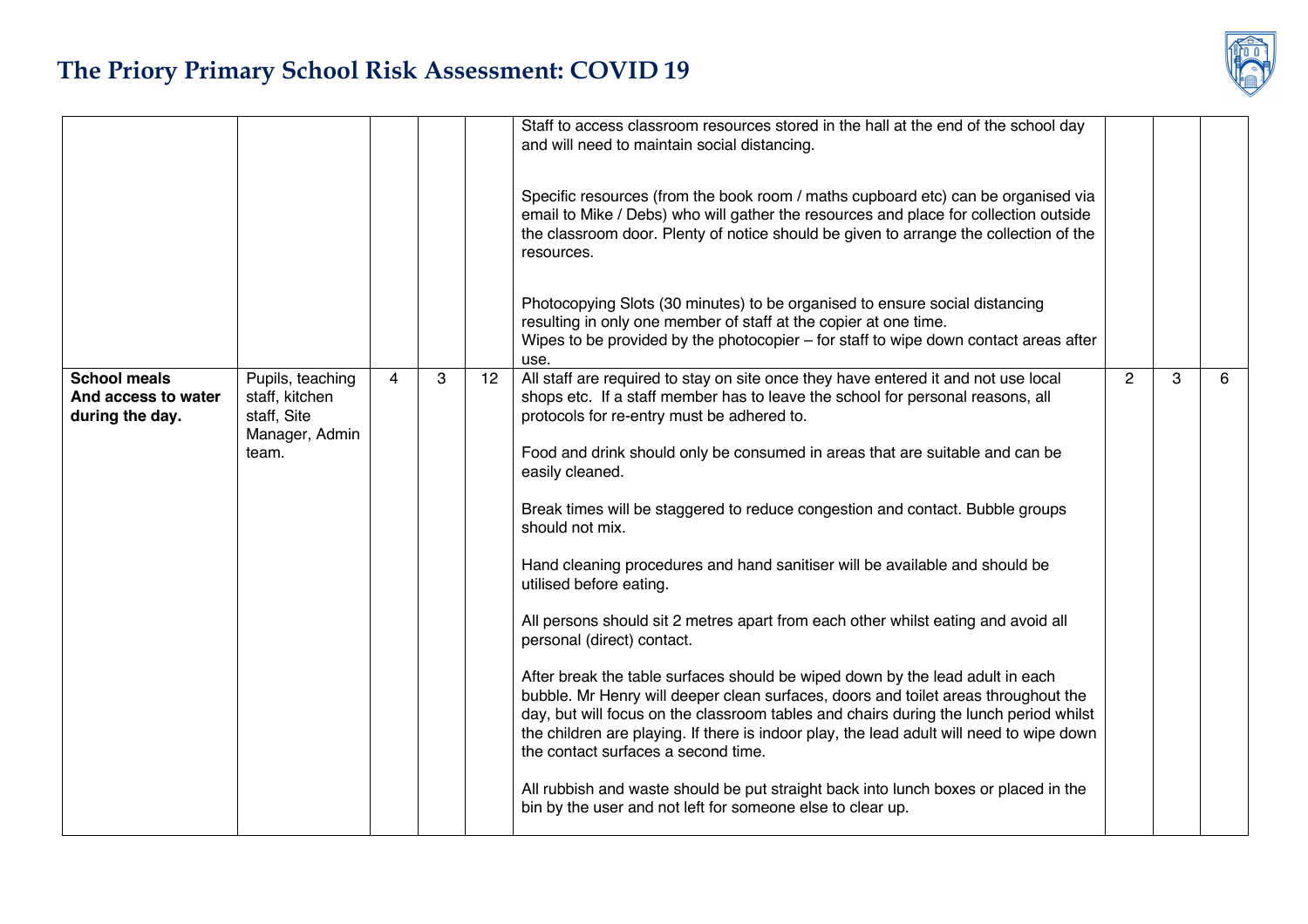|  | Payment for school lunches should be contactless and avoid direct money<br>exchange wherever possible.                                                                                                                                                                                                                                                                                                                                                                                           |  |
|--|--------------------------------------------------------------------------------------------------------------------------------------------------------------------------------------------------------------------------------------------------------------------------------------------------------------------------------------------------------------------------------------------------------------------------------------------------------------------------------------------------|--|
|  | The hall will not be used at all for the eating of food.                                                                                                                                                                                                                                                                                                                                                                                                                                         |  |
|  | <b>Kitchen Service</b>                                                                                                                                                                                                                                                                                                                                                                                                                                                                           |  |
|  | All staff and pupils will be asked to bring in prepared lunch from home where<br>possible, hence the number of meals prepared on site will be greatly reduced.                                                                                                                                                                                                                                                                                                                                   |  |
|  | All food prepared on site, for those children without a packed lunch will be prepared<br>in the kitchen and taken to each classroom via a trolley.<br>The lead adult from each group will collect the prepared food from the trolley to<br>distribute to the children. Kitchen staff will not enter the bubbles.                                                                                                                                                                                 |  |
|  | The food prepared should be wrapped and placed on a paper plate.                                                                                                                                                                                                                                                                                                                                                                                                                                 |  |
|  | Metal cutlery required to eat the packed food will be placed on the plate and when<br>used will be collected in a tray.                                                                                                                                                                                                                                                                                                                                                                          |  |
|  | The tray and the cutlery from each bubble will be collected from the classroom by<br>Mr Henry during his deeper clean of the classrooms and returned to kitchen for<br>thorough washing.                                                                                                                                                                                                                                                                                                         |  |
|  | The food prepared for the children throughout the week should be planned and<br>sourced as a menu in advance by Mrs Clitheroe. The menu will need to be practical<br>(more dry / easy to transport and eat to and in the classrooms, yet still be healthy /<br>balanced and nutritious.                                                                                                                                                                                                          |  |
|  | Mrs Clitheroe will be responsible for maintaining the highest standards of kitchen<br>hygiene and will include in the cleaning of the trolley, the cutlery + tray, as well as<br>the appropriate use of PPE (notably gloves and face covering) during the<br>production and transport of the food. All kitchen staff to follow Food Standard<br>Agency's (FSA) guidance on good hygiene practices in food preparation and their<br>Hazard Analysis and Critical Control Point (HACCP) processes. |  |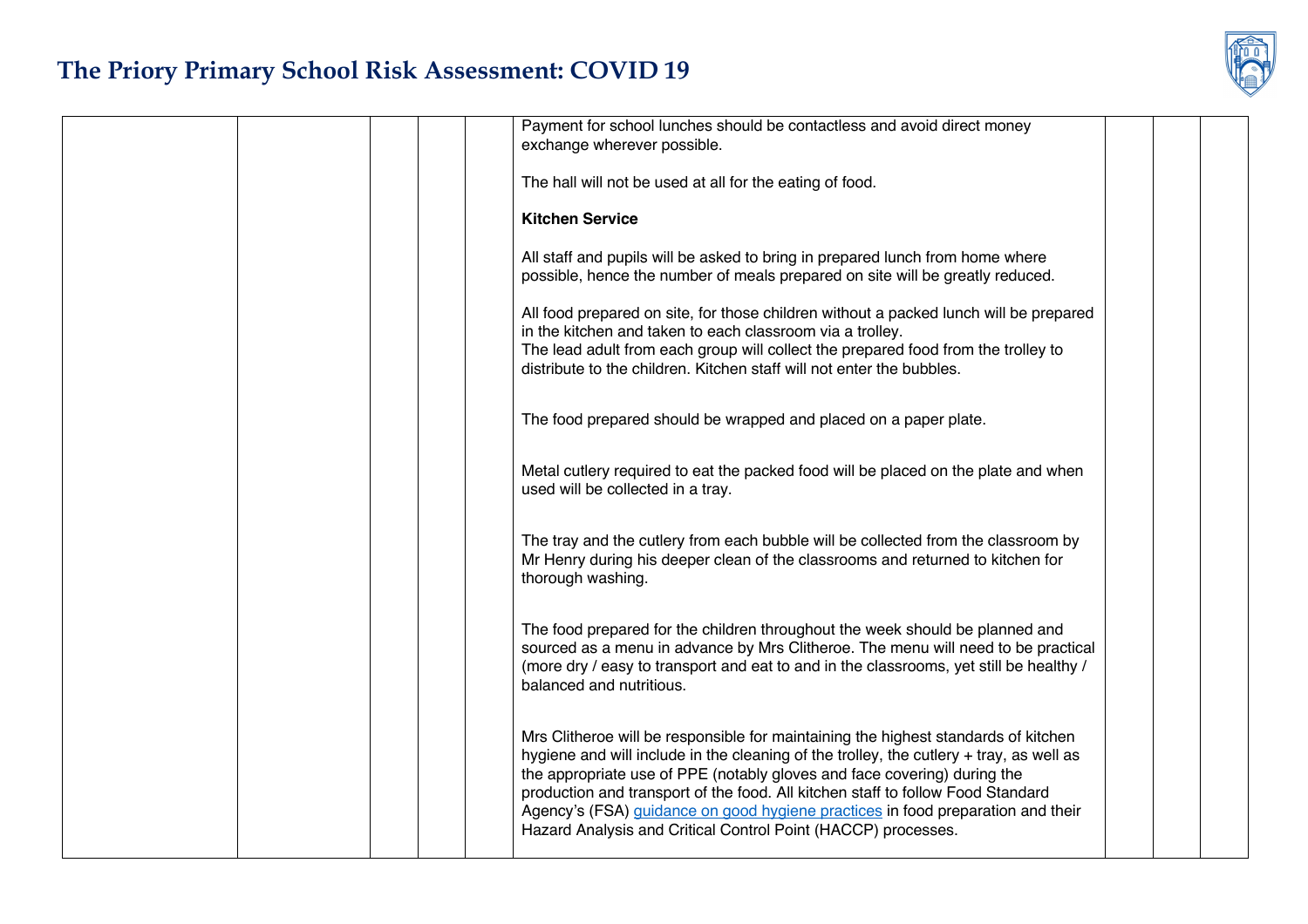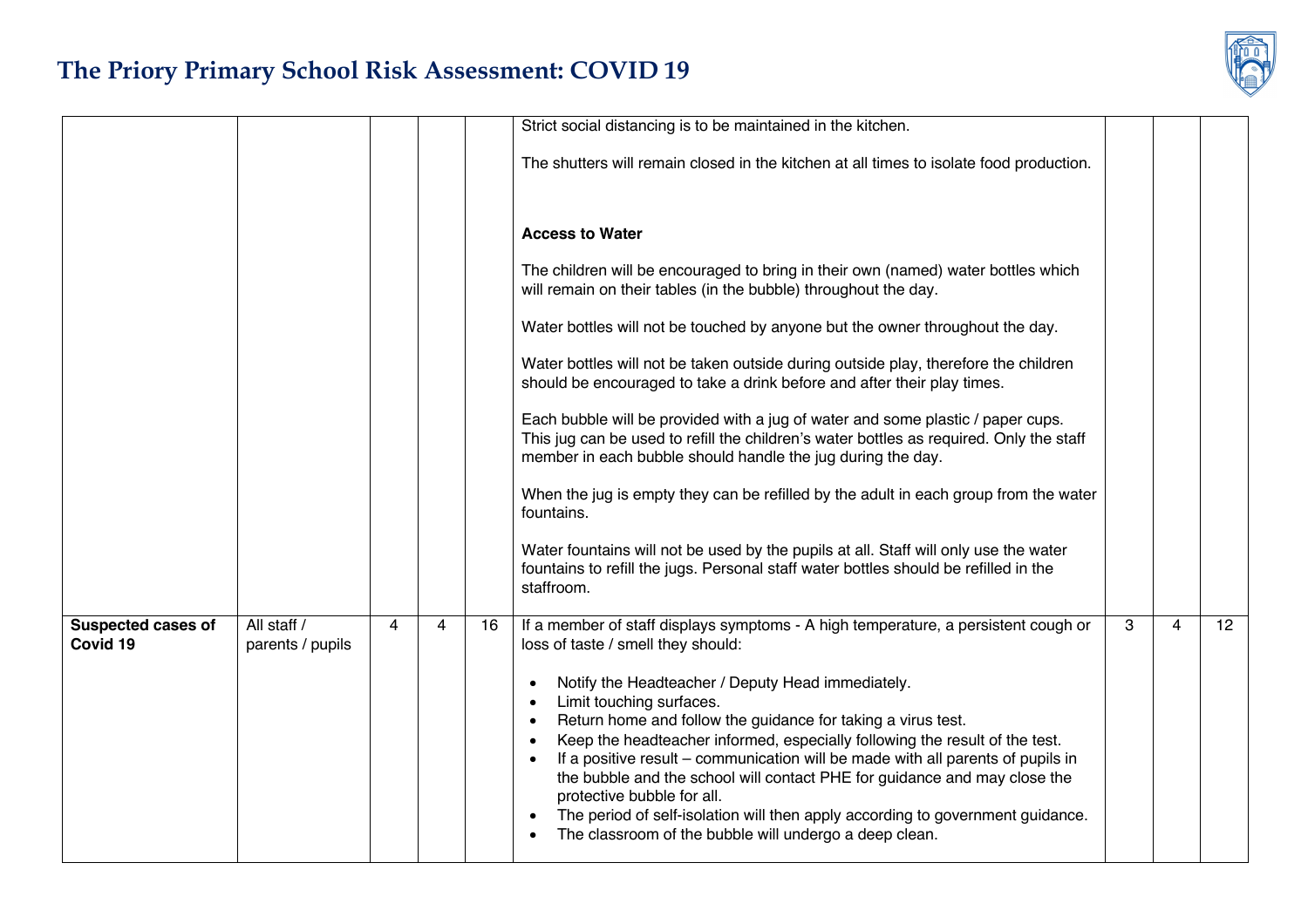|          |   |   |    | If a pupil of the classroom displays symptoms                                                                                                                                                                                                                                                                                                                                                                                                                                                                                                                                                                                                                                                                                                                                                                                                                                                                                                                                                                                                                                                                                                                                                                                                                                                                                                                                                                                                                                                                                                                                                                                                                                                                                                                                                                                                                                                                                  |   |   |   |
|----------|---|---|----|--------------------------------------------------------------------------------------------------------------------------------------------------------------------------------------------------------------------------------------------------------------------------------------------------------------------------------------------------------------------------------------------------------------------------------------------------------------------------------------------------------------------------------------------------------------------------------------------------------------------------------------------------------------------------------------------------------------------------------------------------------------------------------------------------------------------------------------------------------------------------------------------------------------------------------------------------------------------------------------------------------------------------------------------------------------------------------------------------------------------------------------------------------------------------------------------------------------------------------------------------------------------------------------------------------------------------------------------------------------------------------------------------------------------------------------------------------------------------------------------------------------------------------------------------------------------------------------------------------------------------------------------------------------------------------------------------------------------------------------------------------------------------------------------------------------------------------------------------------------------------------------------------------------------------------|---|---|---|
|          |   |   |    | The staff member from the bubble should reassure the child from a 2m<br>distance and take them to the school entrance.<br>A member of the admin team will call the parents for immediate collection.<br>The pupil will wait in the entrance hall on a designated seat, monitored by the<br>office team through the window.<br>Staff should keep a distance of 2m from the child with symptoms, however if<br>personal care is required then appropriate PPE (gloves, apron and face mask)<br>will be available in each room for use by the member of staff with them in<br>these circumstances.<br>Follow guidance on safe, use, removal and disposal of PPE and RPE.<br>Areas occupied and equipment used by the affected person must be<br>thoroughly cleaned and disinfected.<br>Parents of pupils with symptoms are asked to take a COVID 19 test and to<br>inform the school of the result.<br>Office staff to keep in regular contact for updates during this process and to<br>$\bullet$<br>record all suspected and confirmed cases of COVID 19.<br>Until a confirmed positive / negative outcome on the test - the pupil and their<br>family must then follow the guidance on self-isolation and not return to school<br>until their period of self-isolation has been completed or a negative result from<br>the COVID 19 test has been obtained.<br>If a positive result – communication will be made with all parents of pupils in<br>the bubble and the school will contact PHE for guidance and may close the<br>protective bubble for all.<br>What to do if someone develops symptoms of coronavirus (COVID-19) whilst at an<br>educational setting:<br>https://www.gov.uk/government/publications/guidance-to-educational-settings-<br>about-covid-19/quidance-to-educational-settings-about-covid-19#what-to-do-if-<br>someone-develops-symptoms-of-coronavirus-covid-19-whilst-at-an-educational-<br>setting |   |   |   |
| Cleaning | 4 | 3 | 12 | A cleaning schedule will be implemented throughout the site, ensuring that contact<br>points, e.g. work surfaces, door handles, taps etc. are all thoroughly cleaned and<br>disinfected regularly throughout the day.                                                                                                                                                                                                                                                                                                                                                                                                                                                                                                                                                                                                                                                                                                                                                                                                                                                                                                                                                                                                                                                                                                                                                                                                                                                                                                                                                                                                                                                                                                                                                                                                                                                                                                          | 3 | 3 | 9 |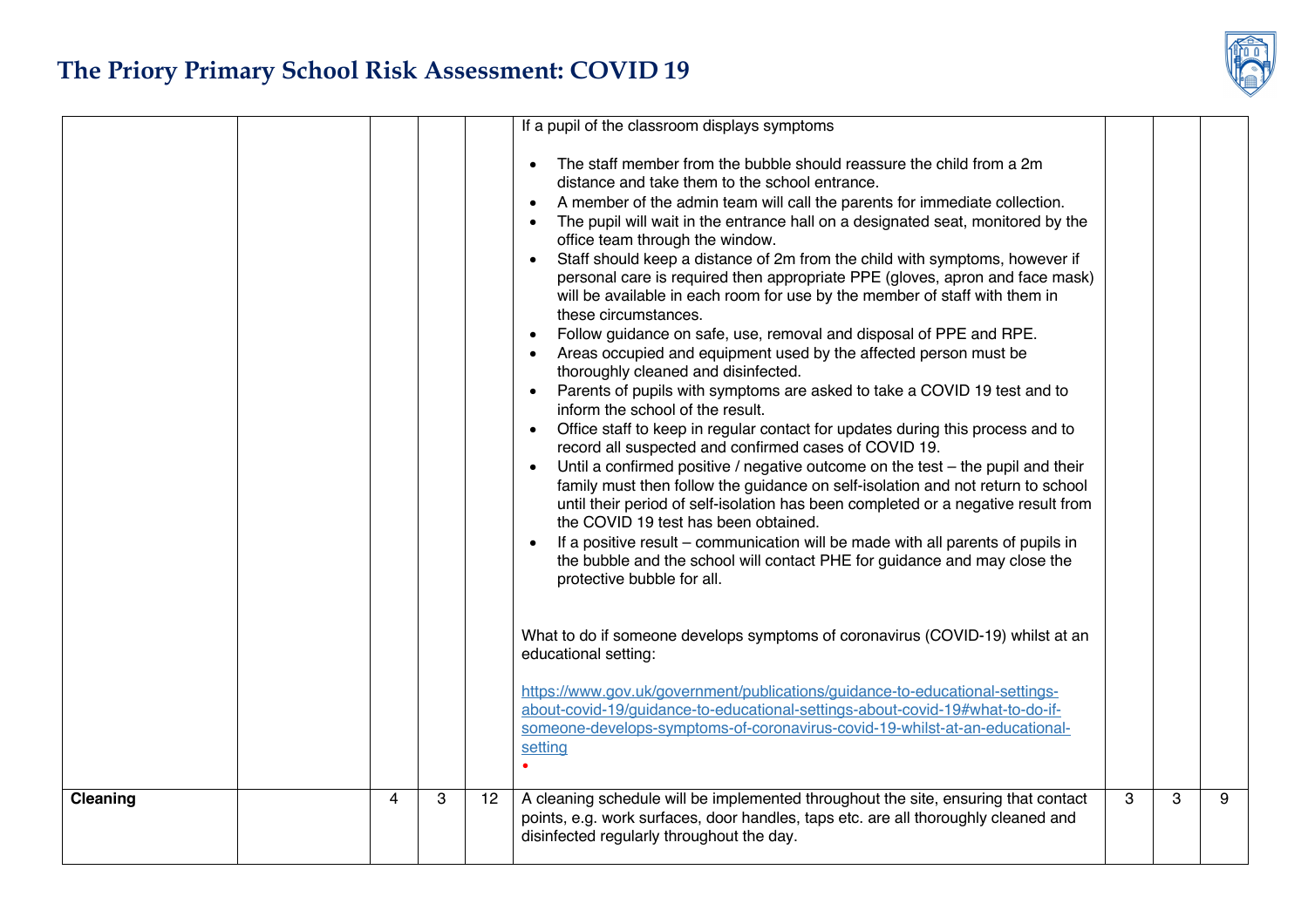

|  | See PHE advice the COVID-19: cleaning of non-healthcare settings guidance                                                                                                                                                                                                                                                                                                         |  |
|--|-----------------------------------------------------------------------------------------------------------------------------------------------------------------------------------------------------------------------------------------------------------------------------------------------------------------------------------------------------------------------------------|--|
|  | Manufacturer's instructions for dilution, application, PPE and contact times for all<br>detergents and disinfectants to be followed.                                                                                                                                                                                                                                              |  |
|  | When cleaning a contaminated area<br>Cleaning staff to:                                                                                                                                                                                                                                                                                                                           |  |
|  | • Wear disposable gloves and apron                                                                                                                                                                                                                                                                                                                                                |  |
|  | • Wash their hands with soap and water once they remove their gloves and<br>apron                                                                                                                                                                                                                                                                                                 |  |
|  | • Fluid resistant surgical mask if splashing likely                                                                                                                                                                                                                                                                                                                               |  |
|  | • Hands should be washed with soap and water for 20 seconds after all PPE<br>has been removed.                                                                                                                                                                                                                                                                                    |  |
|  | PPE to be double-bagged, then stored securely for 72 hours then thrown away in<br>the regular rubbish after cleaning is finished.                                                                                                                                                                                                                                                 |  |
|  | Any cloths and mop heads used must be disposed of as single use items.                                                                                                                                                                                                                                                                                                            |  |
|  | Hand towels and hand wash are to be checked and replaced as needed by site /<br>cleaning staff.                                                                                                                                                                                                                                                                                   |  |
|  | Only cleaning products supplied by the school / contract cleaners are to be used.                                                                                                                                                                                                                                                                                                 |  |
|  | Cleaning protocol is as follows:                                                                                                                                                                                                                                                                                                                                                  |  |
|  | Hard surfaces to be cleaned prior to disinfecting.                                                                                                                                                                                                                                                                                                                                |  |
|  | A combined detergent disinfectant solution or chlorine-based cleaner is to be<br>used.                                                                                                                                                                                                                                                                                            |  |
|  | Enhance the cleaning regimes for toilet facilities, particularly door handles, locks                                                                                                                                                                                                                                                                                              |  |
|  | and the toilet flush, light switches etc.                                                                                                                                                                                                                                                                                                                                         |  |
|  | Only cleaning products supplied by the school are to be used.<br>Bin liners should be used in all bins. All bins to be lidded - foot pedal operation<br>Cleaning materials are to be placed in classrooms for staff to use. Rob Henry to<br>$\bullet$<br>prepare classroom kits and provide training to staff in the use of specific<br>products and any colour coding of cloths. |  |
|  |                                                                                                                                                                                                                                                                                                                                                                                   |  |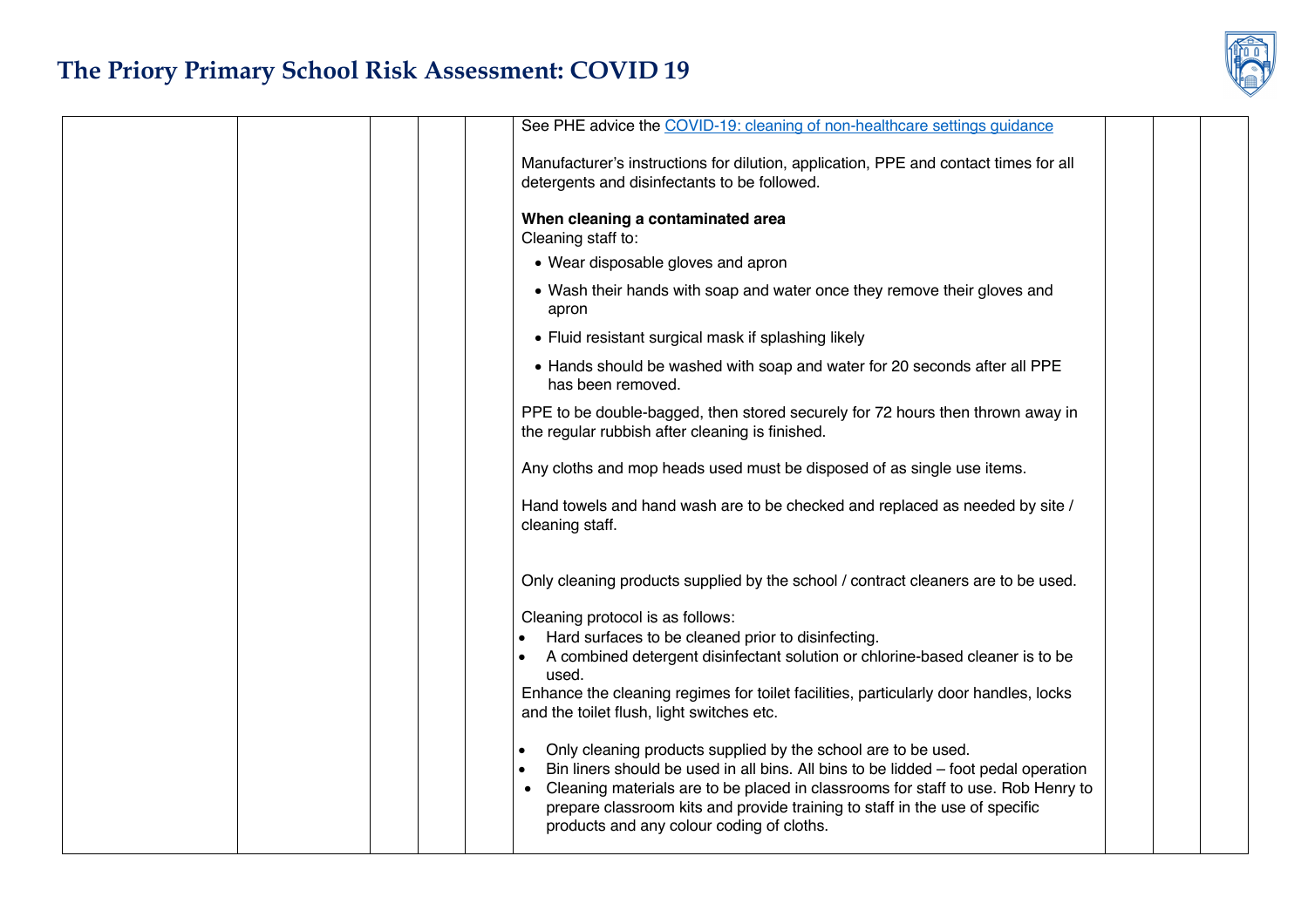

|                            |                                                 |   |   |   | Mr Henry to ensure we have sufficient supplies of cleaning materials (Staff must<br>not provide their own).<br>Cleaning staff to begin cleaning at 3.30 once all pupils have left the school<br>building and staff have had a general tidy up to ensure areas are clear for<br>cleaning. Staff will need to have vacate their class areas for the day and cannot<br>return once cleaned.<br>• The timing of this to be discussed to ensure it is realistic and prompt for<br>cleaning team but allows some preparation time for teachers for the next day.<br>Photocopying, resource collection can be done and items left in a designated<br>area of the hall (stage?) for collection the next morning to be put into<br>classrooms - this will enable cleaning to be done with maximum time available<br>by the cleaning team.<br>Once cleaning is in process and completed staff cannot return to the classroom<br>that day.<br>Staff to clean class areas throughout the day, including frequently touched<br>areas. Staff to wipe sinks in the toilet etc at regular intervals throughout the<br>day. Mr Henry to leave cleaning materials and instructions available. Gloves<br>and masks must be worn.<br>If children are eating their lunch in their class areas, the tables must be cleaned<br>before and after use.<br>Children and staff to arrive in freshly washed clothes each day. New uniform/dress<br>code guidelines have been provided to both parents and staff. |   |                |   |
|----------------------------|-------------------------------------------------|---|---|---|--------------------------------------------------------------------------------------------------------------------------------------------------------------------------------------------------------------------------------------------------------------------------------------------------------------------------------------------------------------------------------------------------------------------------------------------------------------------------------------------------------------------------------------------------------------------------------------------------------------------------------------------------------------------------------------------------------------------------------------------------------------------------------------------------------------------------------------------------------------------------------------------------------------------------------------------------------------------------------------------------------------------------------------------------------------------------------------------------------------------------------------------------------------------------------------------------------------------------------------------------------------------------------------------------------------------------------------------------------------------------------------------------------------------------------------------------------------------------------------|---|----------------|---|
| <b>First aid provision</b> | Staff,<br>Students / pupils<br>/ wider contacts | 3 | 3 | 9 | Ensure adequate coverage of staff for first aid - enough staff allocated across<br>bubble with up to date first aid/paediatric first aid training have been scheduled<br>It is accepted that social distancing cannot be maintained during the delivery of first<br>aid or intimate care, but physical contact should be kept to a minimum, and those<br>administering first aid should wear normal PPE appropriate to the circumstances.<br>Additional PPE can be worn if necessary and supplies will be available in the<br>school office - i.e. face masks/gloves                                                                                                                                                                                                                                                                                                                                                                                                                                                                                                                                                                                                                                                                                                                                                                                                                                                                                                                 | 3 | $\overline{2}$ | 6 |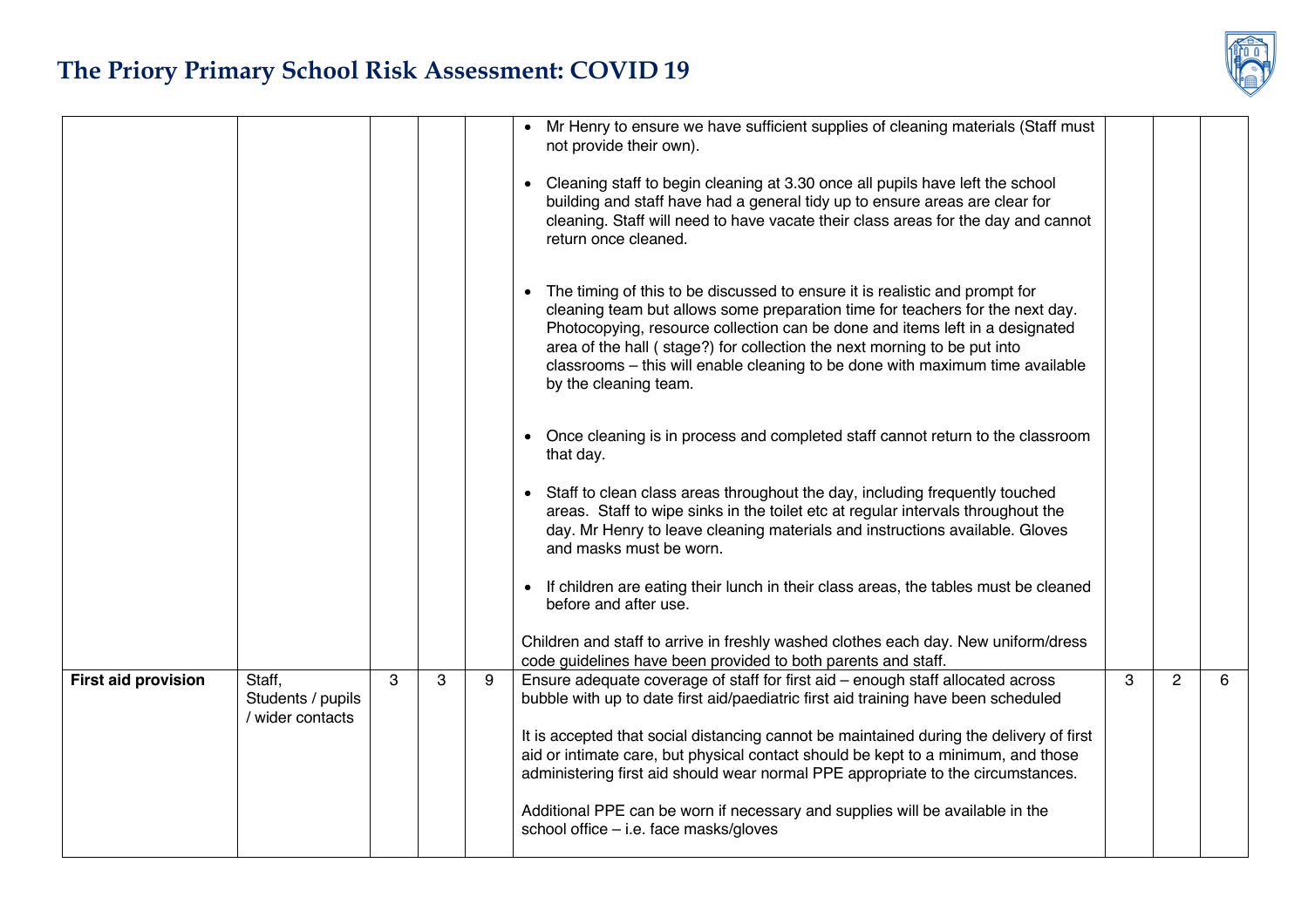

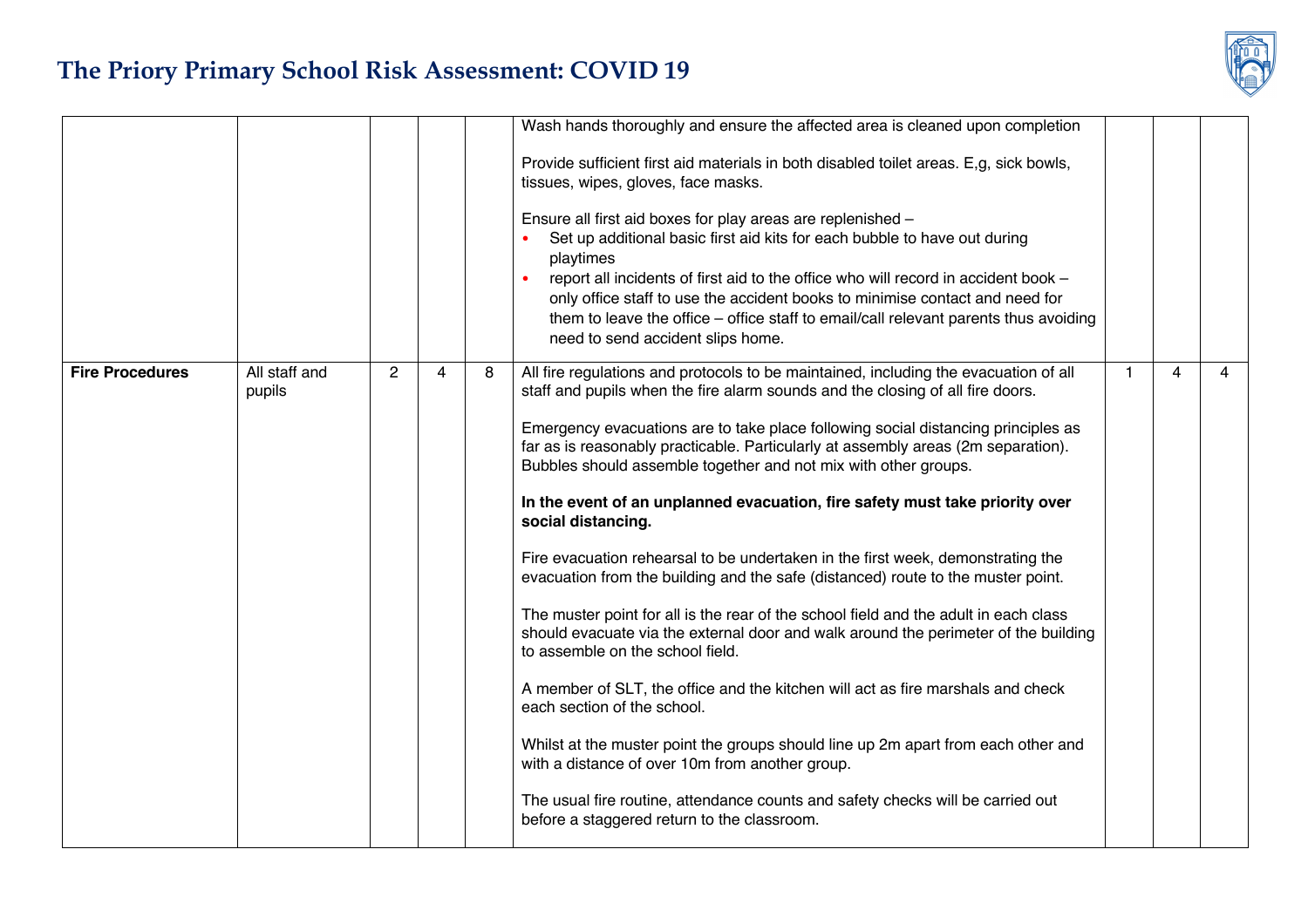|                                           |                                              |                |                |   | PEEPs and IHPs to be reviewed and amended accordingly with discussions with<br>the relevant member of staff about the needs of the pupils during an evacuation.                                                                                                                                                                                                                                                                                                                                                                                                                                                                                                                                                                                                                                      |   |   |   |
|-------------------------------------------|----------------------------------------------|----------------|----------------|---|------------------------------------------------------------------------------------------------------------------------------------------------------------------------------------------------------------------------------------------------------------------------------------------------------------------------------------------------------------------------------------------------------------------------------------------------------------------------------------------------------------------------------------------------------------------------------------------------------------------------------------------------------------------------------------------------------------------------------------------------------------------------------------------------------|---|---|---|
|                                           |                                              |                |                |   |                                                                                                                                                                                                                                                                                                                                                                                                                                                                                                                                                                                                                                                                                                                                                                                                      |   |   |   |
| <b>School travel</b><br>arrangements      | Staff / Parents                              | 4              | $\overline{2}$ | 8 | Staff to park at the front of the school and access school only via the main<br>entrance.<br>Parents to be encouraged to drive to school and will need to use the drop off and<br>collection process utilising the staff car park.<br>Pupils who usually travel on the school bus will be contacted to see if alternative<br>provision can be arranged.<br>Pupils will not be permitted to be dropped off or collected by anyone outside of their<br>immediate family / household.<br>Parents will not be permitted to access the front playground for collection (unless<br>pick up a child directly from the office.<br>Parents who arrive late to collect their child will do so from the main gates. The<br>children will wait in the front playground watched by a member of staff. Pupils from |   | 1 | 4 |
|                                           |                                              |                |                |   | different bubbles will remain isolated from each other throughout.                                                                                                                                                                                                                                                                                                                                                                                                                                                                                                                                                                                                                                                                                                                                   |   |   |   |
| <b>Deliveries and waste</b><br>collection | Admin and<br>kitchen staff +<br>Site Manager | 3              | 3              | 9 | Do not approach delivery staff, allow packages to be left in a safe place.<br>Delivery drivers are not permitted to enter the school building.<br>Hands are to be thoroughly washed after handling all deliveries or waste materials.<br>Waste to bags and containers - to be kept closed.<br>If possible, waste collections to be made when the minimum number of persons are<br>on site (i.e. after normal opening hours).<br>Wait behind window wherever possible when taking a delivery.<br>Use face covering if direct contact (e.g. a signature) is required.                                                                                                                                                                                                                                  |   | 3 | 6 |
| <b>Visitors to site</b>                   | All staff                                    | $\overline{c}$ | 3              | 6 | No non-essential visitors are not allowed onto the school site and only with the<br>headteacher's authorisation.                                                                                                                                                                                                                                                                                                                                                                                                                                                                                                                                                                                                                                                                                     | 2 | 3 | 6 |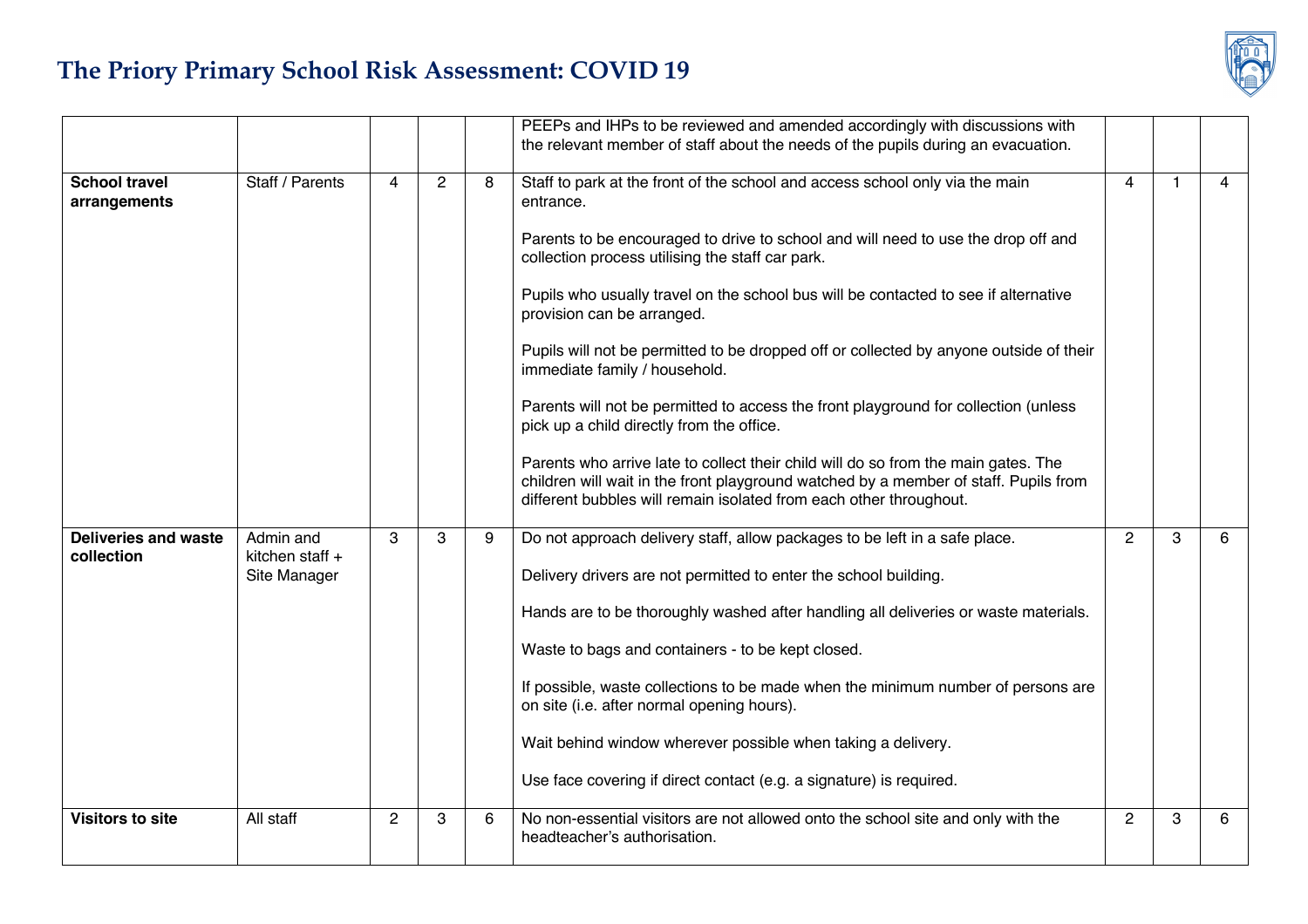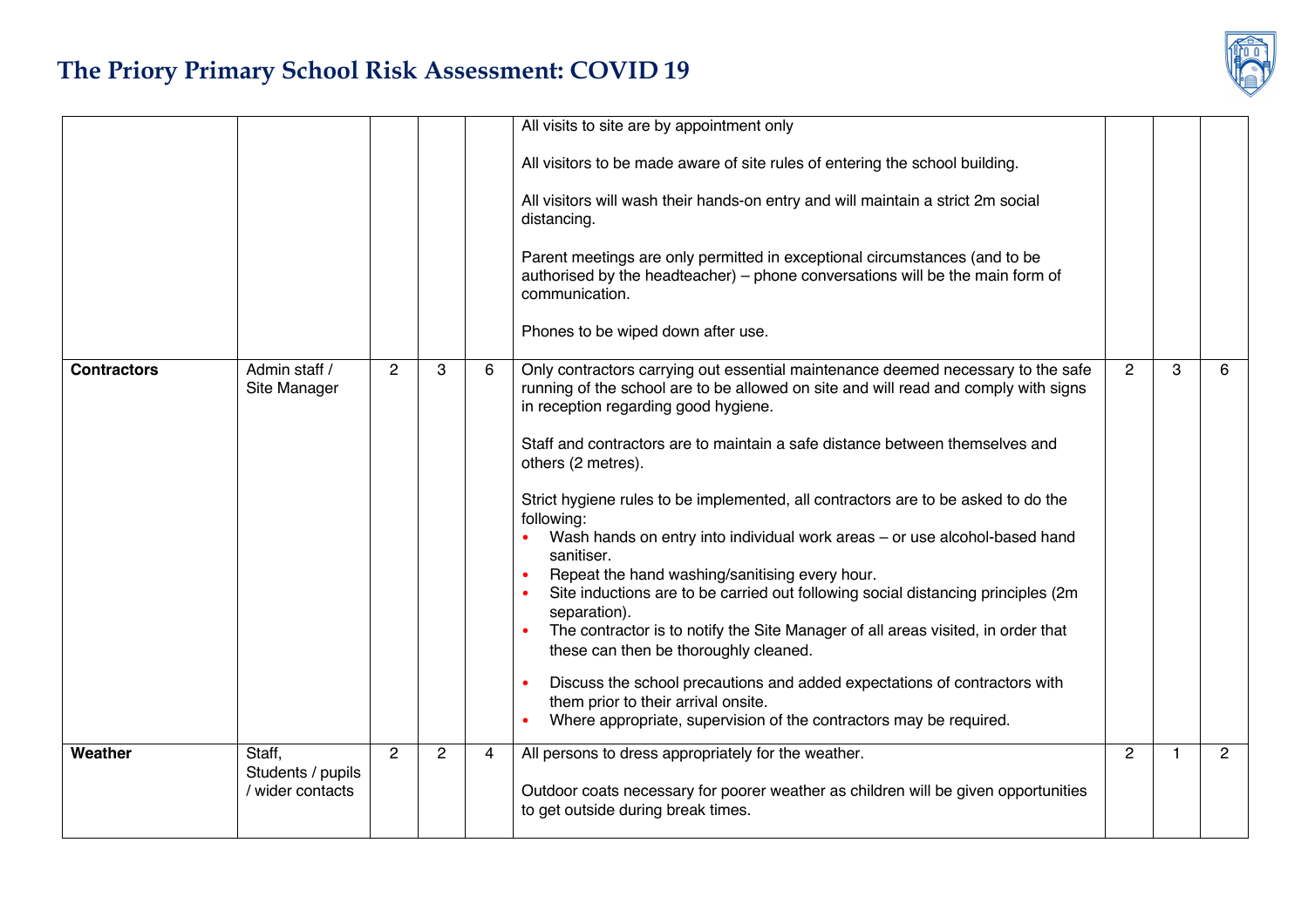|                          |                             |                |                |                | Where possible and without compromising social distancing measures, outside<br>facilities can be used to shelter from the elements. E.g shelter in YrR play area with<br>limited numbers of children on benches.                                                                                                                                                      |   |                |                |
|--------------------------|-----------------------------|----------------|----------------|----------------|-----------------------------------------------------------------------------------------------------------------------------------------------------------------------------------------------------------------------------------------------------------------------------------------------------------------------------------------------------------------------|---|----------------|----------------|
|                          |                             |                |                |                | Consider the use of any suitable outdoor spaces and whether they can be cleaned<br>between bubbles.                                                                                                                                                                                                                                                                   |   |                |                |
|                          |                             |                |                |                | Parents advised that school will not be able to apply sun cream and spare<br>clothing/hats will not be available.                                                                                                                                                                                                                                                     |   |                |                |
|                          |                             |                |                |                | Children to come into school with long lasting sun cream applied and to provide<br>own sun hats to be stored in own trays.                                                                                                                                                                                                                                            |   |                |                |
|                          |                             |                |                |                | Staff to remind children to wear sun hats when necessary.                                                                                                                                                                                                                                                                                                             |   |                |                |
|                          |                             |                |                |                | During wet weather lunch breaks the children will remain in the bubbles and be set<br>up with an activity that will maintain their interest (video) and keep them 2m distant.<br>Staff in the bubbles will be released for their lunch, but cover will remain on the<br>outside of the bubble and enter only if deemed required.                                      |   |                |                |
| <b>Lack of awareness</b> | Staff,<br>Students / pupils | $\overline{2}$ | $\overline{2}$ | $\overline{4}$ | As many visual aids to promote/prompt/remind about hygiene and social distancing<br>will be placed around the school site internally and externally.                                                                                                                                                                                                                  | 1 | $\overline{2}$ | $\overline{2}$ |
|                          | / wider contacts            |                |                |                | Use appropriate adult/child friendly signage in and around the site.<br>RA meetings will be carried out for all personnel prior to school reopening as part of<br>the consultation process with staff in ensuring staff welfare and safety                                                                                                                            |   |                |                |
|                          |                             |                |                |                | Any visitors to the site will be made aware of the $RA$ – office staff to provide<br>warnings of the risks posed by the virus as well as the control measures outlined in<br>this assessment and from government guidance. This will include informing<br>personnel of the known symptoms. Directing to appropriate hand washing/sanitising<br>facilities upon entry. |   |                |                |
|                          |                             |                |                |                | Use posters/videos provided by Public health England to promote good hygiene in<br>pupils and staff.                                                                                                                                                                                                                                                                  |   |                |                |
|                          |                             |                |                |                | Establish hand washing as a routine in classrooms                                                                                                                                                                                                                                                                                                                     |   |                |                |
|                          |                             |                |                |                |                                                                                                                                                                                                                                                                                                                                                                       |   |                |                |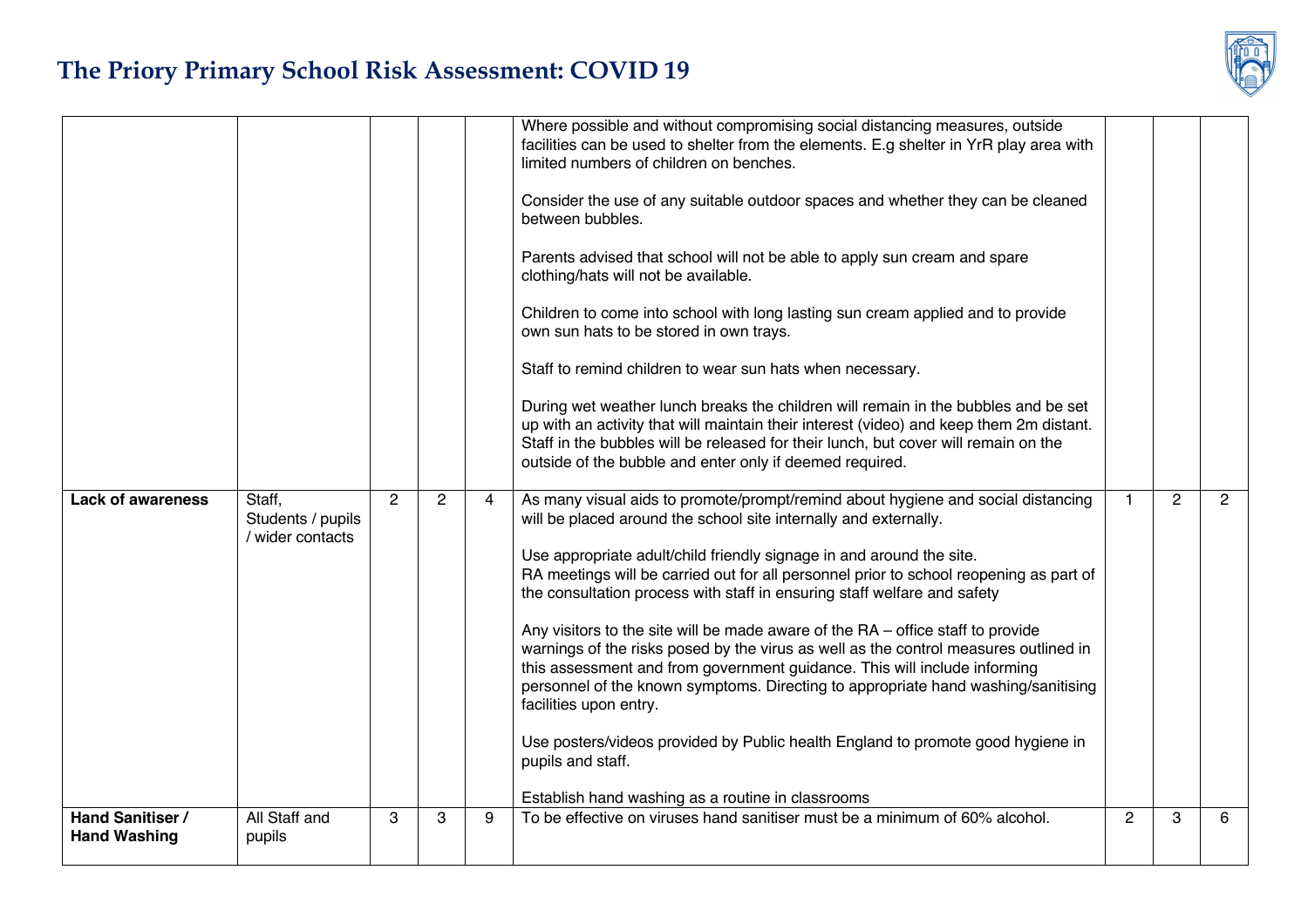|                                                                                   |                             |   |   |   | When used, hand sanitiser should be allowed to dry or evaporate before touching<br>your face, nose or eyes or other surfaces.                                                                                                                                       |   |                |   |
|-----------------------------------------------------------------------------------|-----------------------------|---|---|---|---------------------------------------------------------------------------------------------------------------------------------------------------------------------------------------------------------------------------------------------------------------------|---|----------------|---|
|                                                                                   |                             |   |   |   | Do not use near heat sources.                                                                                                                                                                                                                                       |   |                |   |
|                                                                                   |                             |   |   |   | Note: it is preferable to use soap and water before resorting to hand sanitiser.                                                                                                                                                                                    |   |                |   |
|                                                                                   |                             |   |   |   | Sanitiser must be stored in accordance with the manufacturer's instructions                                                                                                                                                                                         |   |                |   |
|                                                                                   |                             |   |   |   | Use of hand sanitiser by pupils must be supervised                                                                                                                                                                                                                  |   |                |   |
|                                                                                   |                             |   |   |   | A COSHH assessment should be undertaken and all staff to be made aware of the<br>appropriate use, storage and risks of the hand sanitiser provided by school.                                                                                                       |   |                |   |
|                                                                                   |                             |   |   |   | 60% alcohol hand sanitiser is extremely flammable. You need to be very careful of<br>using it in areas where there could be static sparks or naked flames that will cause<br>it to ignite.                                                                          |   |                |   |
|                                                                                   |                             |   |   |   | Be very careful of how it is stored, leaving it in sunlight will heat it up and increase<br>the risk of ignition                                                                                                                                                    |   |                |   |
|                                                                                   |                             |   |   |   | If the hand sanitiser you have been able to source is not gel then take extra care in<br>its use as it will easily spill and splash.                                                                                                                                |   |                |   |
|                                                                                   |                             |   |   |   | HANDWASHING REGULARLY THROUGHOUT THE DAY IS PREFERABLE<br>OVER THE USE OF HAND SANITISERS                                                                                                                                                                           |   |                |   |
|                                                                                   |                             |   |   |   | Handwashing soaps to be supplied by school - it is acceptable for parents/staff to<br>supply own soaps if skin conditions require it or skin conditions develop due to<br>persistent use of school supplies. Soaps need to be named and for individual use<br>only. |   |                |   |
|                                                                                   |                             |   |   |   | A hand washing routine will be established across the school to ensure regular<br>handwashing throughout the day for staff and pupils.                                                                                                                              |   |                |   |
| <b>Maintaining Social</b><br><b>Distancing With</b><br><b>Students (including</b> | Teaching staff /<br>Parents | 3 | 3 | 9 | It is recognised that social distancing will not always be possible with children with<br>high level need and specific special needs.                                                                                                                               | 3 | $\overline{2}$ | 6 |
| <b>Students with High</b><br><b>Level SEND)</b>                                   |                             |   |   |   | Techniques and practical approaches to maintain contact with a pupil, keeping<br>some distance should be reinforced.                                                                                                                                                |   |                |   |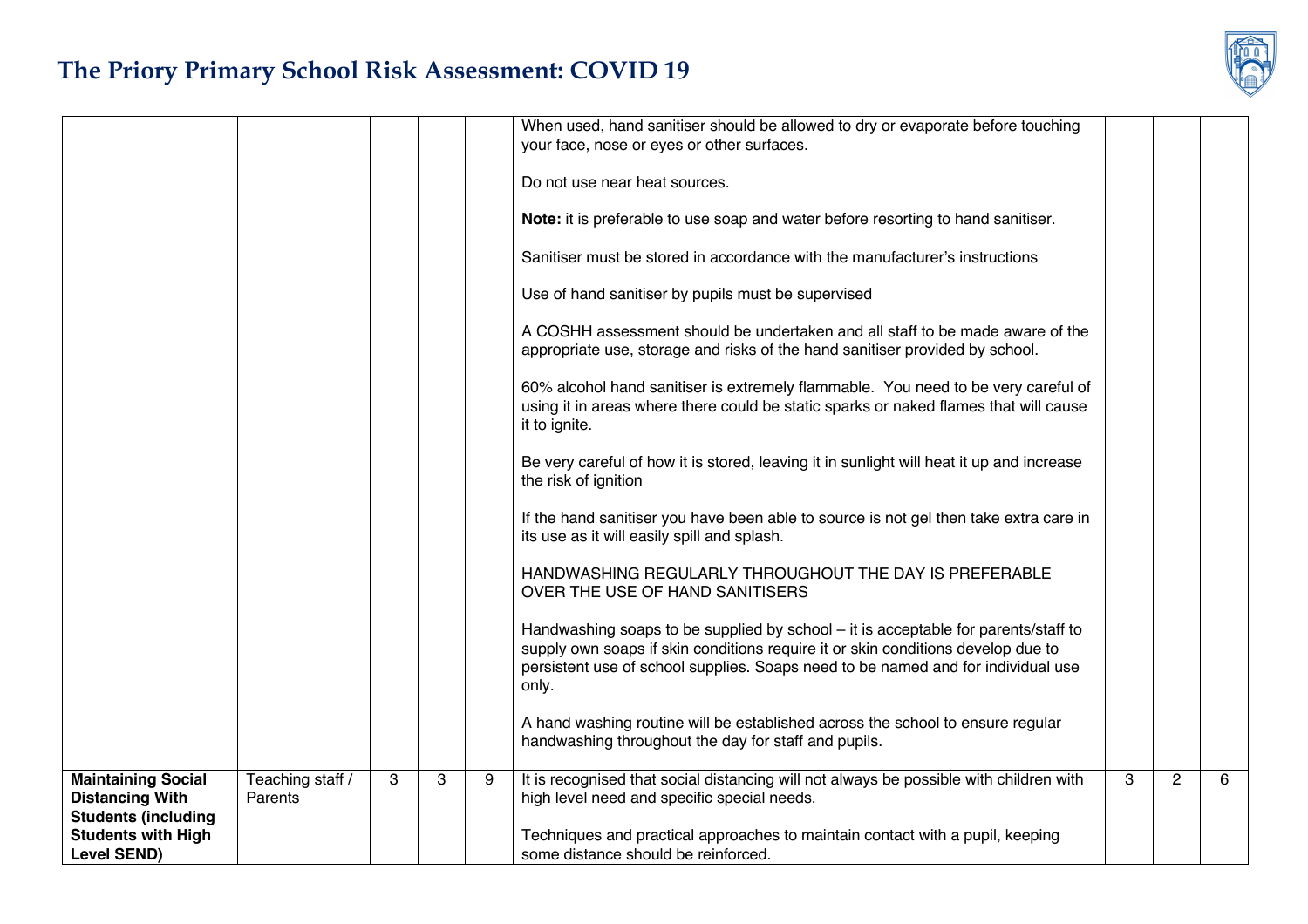|                                   |       |   |   |    | Discussions with all parents of pupils whose emotional, behavioural or social needs<br>means they may risk the integrity of the protective bubbles - by crossing between<br>them. Resulting actions of these parental discussions may include more focused<br>1:1 support, a trial period with feedback to the parents on how the process is<br>working; or possibly the parents / school opting for a delayed start to school with<br>additional support for home learning.<br>Staff working regularly with children with specific needs who feel particularly<br>vulnerable due to the decreased social distancing can opt to wear their own PPE,<br>adhering to the safe wearing and disposal of these resources.<br>Provision of a pupil's EHCP is to be maintained wherever possible in terms of<br>social, emotional and wellbeing actions. Academic actions are secondary to the<br>social distancing measures and support of the wider protective bubble.<br>Coronavirus Act 2020 has been enacted - Schedule 17 states quite clearly that<br>duties of an EHCP under section 42 of the Children and Families Act 2014 and<br>any duties imposed by said EHCP are 'treated as discharged if the person has<br>used reasonable endeavours to discharge the duty' |   |   |   |
|-----------------------------------|-------|---|---|----|-------------------------------------------------------------------------------------------------------------------------------------------------------------------------------------------------------------------------------------------------------------------------------------------------------------------------------------------------------------------------------------------------------------------------------------------------------------------------------------------------------------------------------------------------------------------------------------------------------------------------------------------------------------------------------------------------------------------------------------------------------------------------------------------------------------------------------------------------------------------------------------------------------------------------------------------------------------------------------------------------------------------------------------------------------------------------------------------------------------------------------------------------------------------------------------------------------------------------------------------------------------------------|---|---|---|
| <b>Staff Mental</b><br>Wellbeing. | Staff | 4 | 3 | 12 | Regular staff discussions and check ins via line management.<br>Staff involvement in the risk assessment to allay concerns and to have the<br>opportunity to ask questions.<br>Staff have option to bring their own PPE to reduce concerns about their own health.<br>Where possible to link another member of staff within their teaching bubble to<br>reduce the feeling of isolation.<br>Reinforcement of the employee assist programme to remotely support the<br>wellbeing of staff.<br>Ongoing staff wellbeing activities led by the committee.<br>Providing staff with links to government guidance on how to safeguard their own<br>mental wellbeing.                                                                                                                                                                                                                                                                                                                                                                                                                                                                                                                                                                                                           | 3 | 3 | 9 |